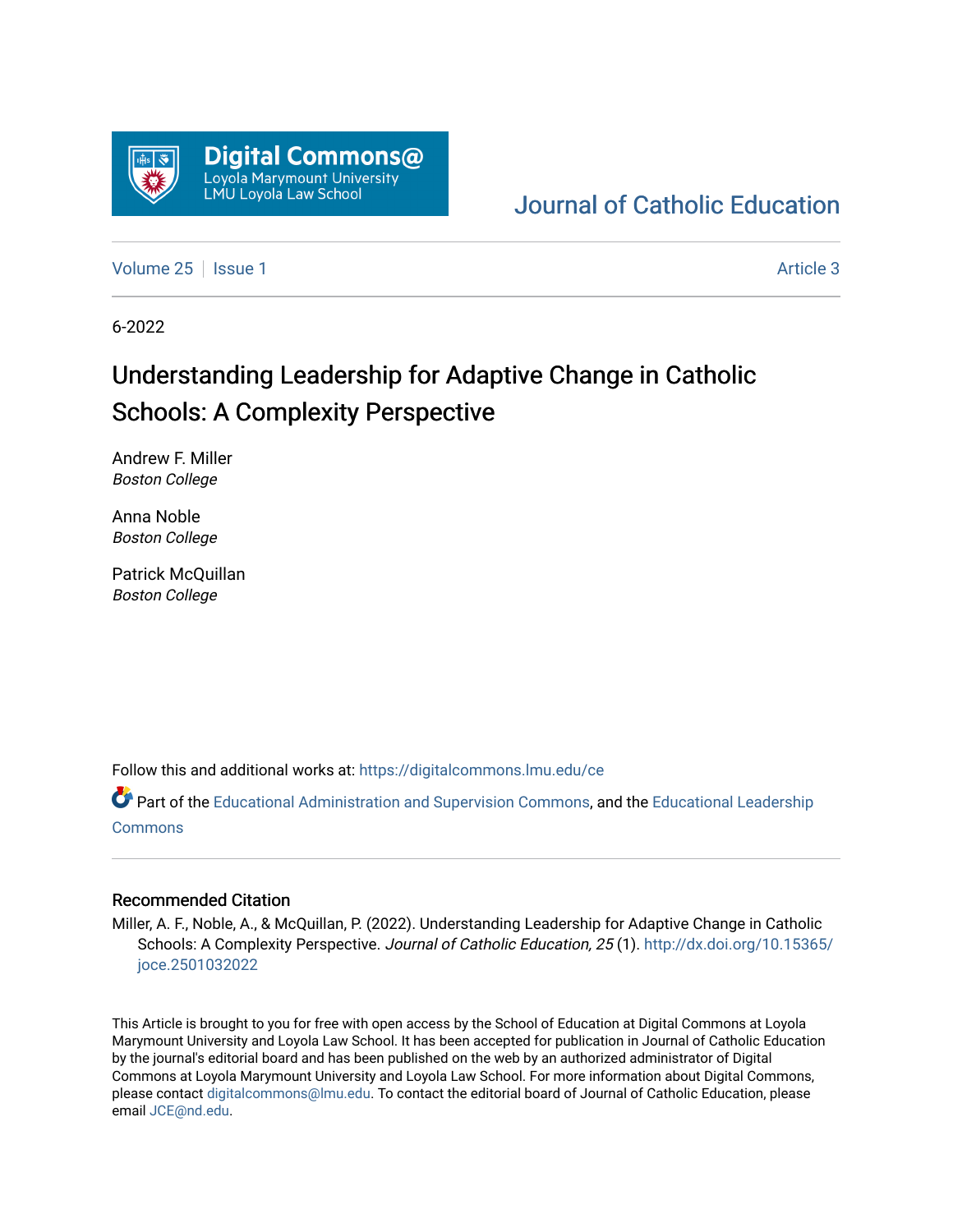*Journal of Catholic Education* Spring 2022, Volume 25, Issue 1, 54[-83](#page--1-0) This work is licensed under CC BY 4.0.  $(c)$  (i) <https://doi.org/10.15365/joce.2501032022>



# **Understanding Leadership for Adaptive Change in Catholic Schools: A Complexity Perspective**

Andrew F. Miller<sup>1</sup>, Anna Noble<sup>1</sup> and Patrick McQuillan<sup>1</sup>

Abstract: In an era of decline and crisis, Catholic school leaders have been encouraged to find innovative ways to enhance a school's operational vitality. Yet to this point, most research on educational change in Catholic schools has focused on the technical tasks school principals can take to "save" individual schools. In this article, we apply a complexity perspective to educational change leadership in Catholic education: leadership for adaptive change. Based on a new empirical analysis of the professional experiences of two Catholic school principals working at four different parish schools, we demonstrate in this article how leadership for adaptive change can operate in Catholic elementary parish schools and assess whether and how the attributes of complex adaptive schools were present in these four elementary schools. We also highlight the organizational and social conditions these two principals confronted that both undermined and promoted their ability to lead for adaptive change at these four schools. Ultimately, we suggest in this article the utility of using a "complex adaptive" approach to understanding change leadership in Catholic elementary schools as opposed to "technically rational" approaches commonly found in contemporary Catholic school leadership research.

**Keywords:** Catholic school leadership, educational change, complexity, adaptive change

 $\prod$ here is an emerging consensus in the U.S. Catholic school sector that organizational models present in parish elementary schools are poorly designed to address intersecting crises related to governance, leadership, and academic quality [\(Dorner et al.,](#page--1-1) [2011](#page--1-1); [Foundations](#page--1-2), [2020](#page--1-2); [Ozar & WeitzelO'Neill](#page--1-3), [2012](#page--1-3)). Although some schools saw increases in student enrollment

<sup>1</sup> Boston College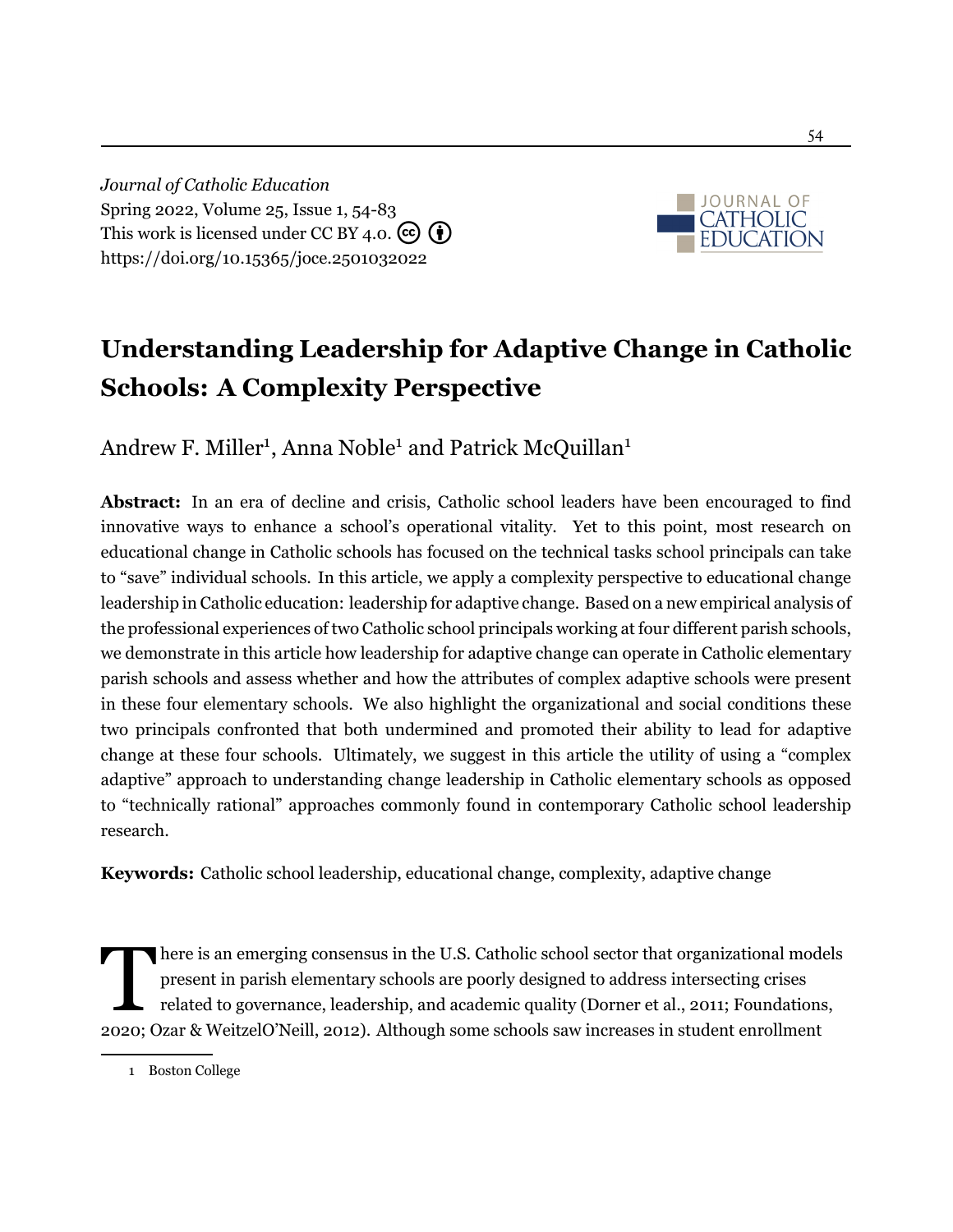in the 2021-2022 academic year following the declining enrollment trends through the beginning of the COVID-19 pandemic (National Catholic Educational Association [NCEA], [nd](#page-28-0)), continued trends point to the persistence of school closures and declining enrollment within the sector ([Boyle](#page-26-0) et [al.](#page-26-0), [2020](#page-26-0); [Garnett](#page-27-0), [2020](#page-27-0); [McDonald](#page-28-1) and Schultz, [2019](#page-28-1), [2020,](#page-28-2) [2021\)](#page-28-3). Therefore, advocates for U.S. Catholic education have continually called for researchers, practitioners, and policymakers to assess what it will take to enhance Catholic schools' operational vitality (FADICA, [2020](#page-27-1); [Miserandino](#page-28-4), [2019;](#page-28-4) O'Keefe & [Scheopner](#page-29-0), [2007\)](#page-29-0). Many of these sector advocates have assumed, as [O'Keefe](#page-29-1) and [Goldschmidt](#page-29-1) ([2014](#page-29-1)) noted, that

Catholic schools cannot survive in their current form. The so-called "signs of the times" point to a need for meaningful reform of the Catholic educational system. In this context, status quo or, worse, passivity will equate to a failure to preserve these "great gifts to the Church."

*(p. 230)*

Yet because of a history of decentralized governance of Catholic schools [\(Bryk](#page-26-1) et al., [1993\)](#page-26-1) and a culture lacking in systemic reform across the sector ([Peurach](#page-29-2) et al., [2019](#page-29-2)), the success of educational change in Catholic schools has come to be associated with a school leader's ability to keep an individual school open.

Researchers within the field of Catholic education have made efforts to delineate specific managerial, academic, and spiritual organizational tasks school leaders could perform to enhance an individual school's sustainability [\(Boyle,](#page-26-2) [2016](#page-26-2); [Ozar](#page-29-3) et al., [2019](#page-29-3); [Schuttloffel,](#page-29-4) [2007\)](#page-29-4). Yet most of the current research and practice efforts to enhance the quality of Catholic school leadership have held Catholic school leaders individually responsible for "navigat[ing] the tension among two sets of issues: (a) how to become both academically excellent and equitable for all students and (b) how to preserve fidelity to historical system identity while increasing system flexibility" (Neumerski & Cohen, [2019](#page-28-5), p. 907). As explained in more detail below, contemporary Catholic school leadership frameworks have prioritized a "technically rational" approach to school leadership, in which effective leaders are presumed to solve complicated organizational problems efficiently by drawing on research-informed "best practices" ([Mehta,](#page-28-6) [2013;](#page-28-6) [Mehta](#page-28-7) & Fine, [2019](#page-28-7)). Subsequently, most Catholic school leadership literature has focused on exemplary leaders who have already accomplished major educational change rather than the systemic process of change management in Catholic schools (F[ADICA](#page-26-3), [2015,](#page-26-3) [2020;](#page-27-1) [Schuttloffel](#page-29-4), [2007](#page-29-4); [Goldschmidt](#page-27-2) & Walsh, [2013](#page-27-2); Smarick & Robson, [2015](#page-30-0)).

Educational change scholarship has long held that schools are non-linear systems constantly confronting turbulences and perturbations in the process of pursuing change ([Beabout,](#page-26-4) [2012;](#page-26-4) [McQuillan,](#page-28-8) [2014\)](#page-28-8). This research has suggested that a "complex adaptive" approach to leadership can better assist a school in managing systemic reform than the "technically rational" approach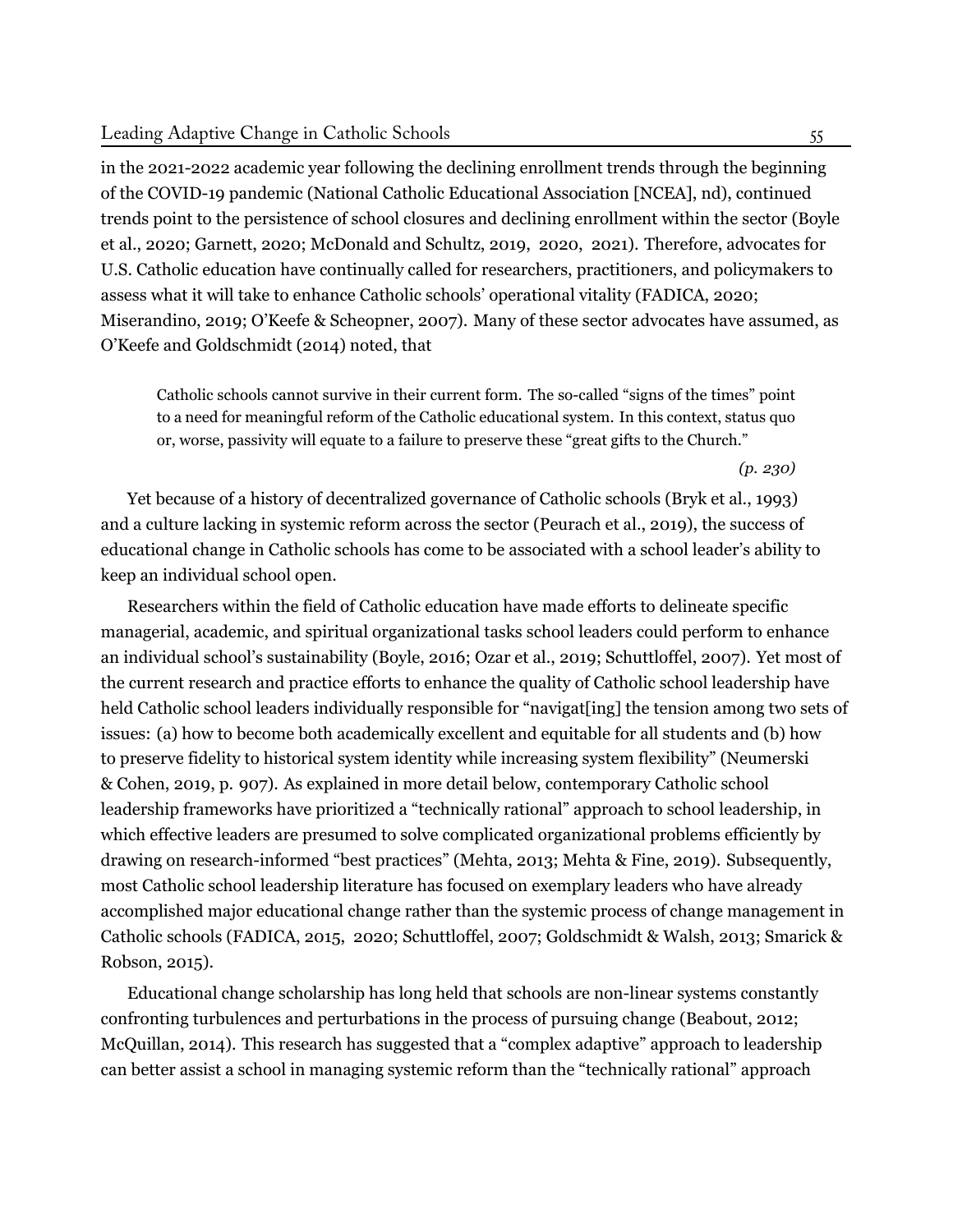56

currently dominant in Catholic school leadership research. The "complex adaptive" approach is focused on sharing control and authority across school actors, promoting instructional leadership, and generating common school values with the overarching intent of enhancing relational trust ([McQuillan,](#page-28-9) forthcoming). There has to this point, though, been little research attempting to make sense of whether and how Catholic school leaders develop the multidimensional organizational, spiritual, and academic decision-making skills required to lead in a "complex adaptive" versus "technically rational" manner, or what Kershner and [McQuillan](#page-28-10) [\(2016\)](#page-28-10) have called "leadership for adaptive change." One of the major problems confronting leaders in individual Catholic schools is the lack of research-informed guidance about what "leadership for adaptive change" looks like in the Catholic sector at a time of persistent organizational crisis.

In this article, we sought to address this research gap by examining how leadership for adaptive change can work in Catholic parish elementary schools. To do so, we examined the relative presence or absence of complex adaptive school attributes in a set of Catholic schools engaged in ongoing change management processes. The analysis we present in this article was guided by the following research questions: (1) What does leadership for adaptive change look like within Catholic parish elementary schools? (2) How far through complex cycles of emergence was a school leader able to lead the school? (3) What were the conditions that contributed to or hindered that school leader's ability to lead for adaptive change within a particular school?

We begin this article by briefly reviewing contemporary empirical literature on Catholic school leadership for educational change and describing how the "leadership for adaptive change" framework [\(McQuillan](#page-28-10), [2016](#page-28-10)) allowed us to better make sense of the interrelated managerial, academic, and spiritual organizational decisions confronting contemporary Catholic school leaders than currently available "technically rational" approaches to Catholic school leadership. Informed by this framework and based on our empirical analysis of the professional experiences of two Catholic school principals working to lead change at four different parish-governed schools, we then present four themes that highlight what leadership for adaptive change can look like in contemporary Catholic elementary schools. We demonstrate in this paper a few organizational and social conditions confronted by these principals which both undermined and promoted their ability to lead for adaptive change. Further, we suggest that these conditions are illustrative of the conditions present in Catholic parish elementary schools, which remains the most prevalent organizational form of Catholic schooling in the U.S. (NCEA, [nd](#page-28-0)). Through our findings and empirical data, we generate a framework for understanding interactions among a range of factors linked to educational change within the ever-transforming, complex systems of contemporary Catholic elementary schools. We conclude this article by emphasizing how continuity of school leadership and organizational systems are essential for adaptive change to be sustained in Catholic schools, which we ultimately suggest is a more useful approach to Catholic school leadership than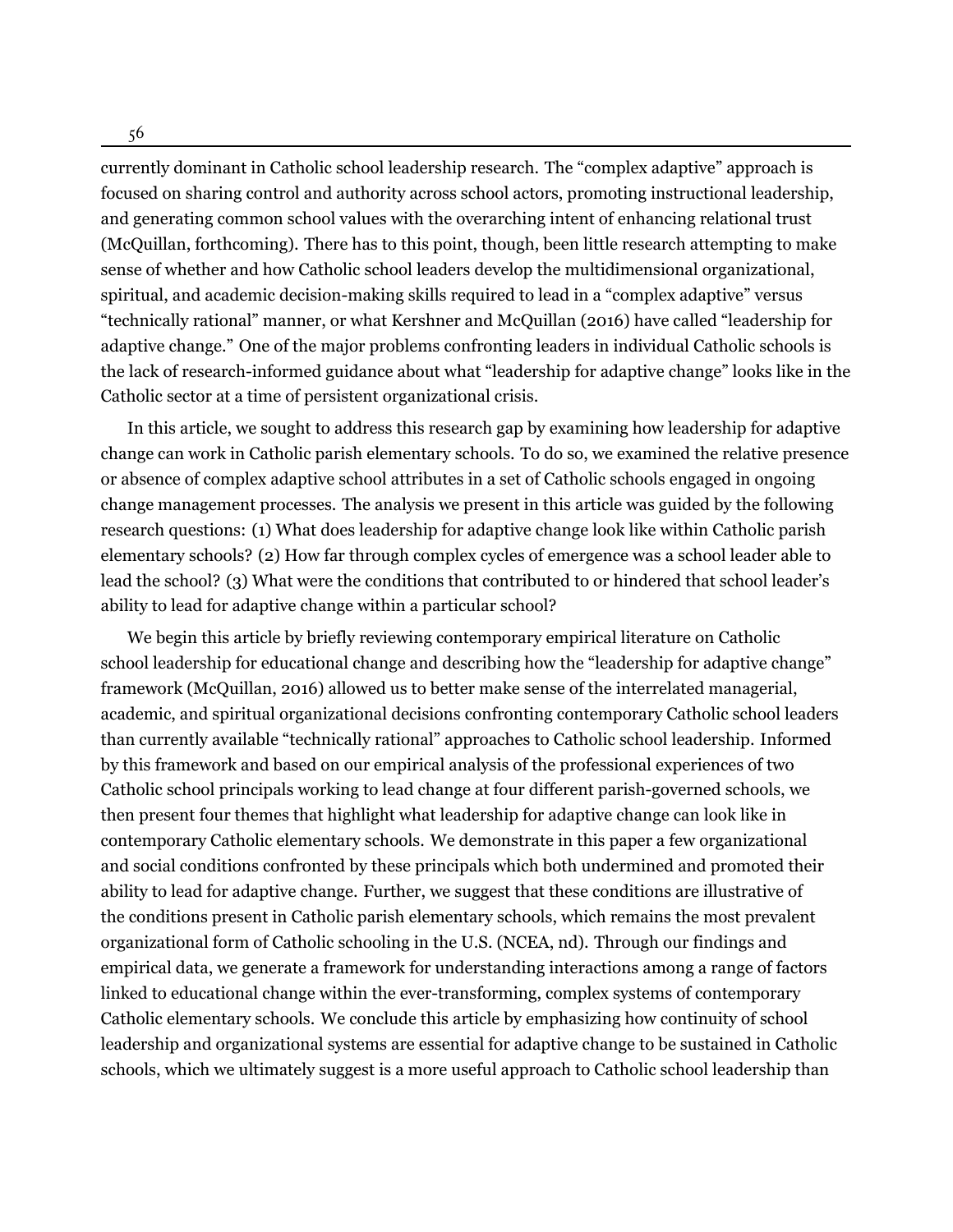currently popular "technically rational" approaches.

### **Empirical and Theoretical Grounding**

Prior to presenting our empirical findings, we first present a brief review of contemporary research on Catholic school leadership and change as well as a summary of the theoretical and conceptual perspectives that informed and shaped our analysis.

#### **Previous Research on Educational Change in Catholic Schools**

In an era defined for the past thirty years by student enrollment declines (NCEA, [nd\)](#page-28-0) ([Cattaro](#page-26-5) & [Cooper,](#page-26-5) [2007](#page-26-5)), research and practice in Catholic education has frequently turned toward the roles, responsibilities, and formation of individual Catholic school leaders. Following Bryk et al.'s ([1993\)](#page-26-1) seminal Catholic Schools and the Common Good, which identified organizational features in Catholic schools associated with positive student learning outcomes, Catholic school researchers focused on studying effective leadership preparation in schools that reproduced these organizational features [\(Boyle](#page-26-2), [2016](#page-26-2)). These researchers placed an increase focus in recent years on articulating frameworks for the technical practices which high quality, effective Catholic school leaders must employ to confront organizational challenges and become successful managerial, academic, and spiritual leaders in contemporary Catholic schools. Evidence of this heightened focus can be found in recent focus sections of the Journal of Catholic Education [\(Boyle,](#page-26-2) [2016](#page-26-2); [Ozar](#page-29-3) et al., [2019](#page-29-3)), summaries of Catholic educational leadership research trends [\(Schuttloffel](#page-29-4), [2007\)](#page-29-4), and reports on the current state of the Catholic school principalship [\(Nuzzi](#page-28-11) et al., [2013\)](#page-28-11).

Yet in recent studies of the impacts of changing educational policy environments on school organizational decision-making in the Catholic sector, [Dorner](#page-26-6) et al. [\(2011](#page-26-6)) and [Neumerski](#page-28-5) and [Cohen](#page-28-5) [\(2019](#page-28-5)) have suggested that the technical managerial, academic, and spiritual leadership practices Catholic school leaders have been encouraged to employ have not helped reverse negative organizational trends across the system. Though the development and use of these Catholic leadership "best practices" have been associated with the improvement of the quality of individual Catholic school leaders [\(Nuzzi](#page-28-11) et al., [2013\)](#page-28-11), there has not been research establishing a causal relationship between the improvement of these technical skills and the reduction of financial and operational issues facing most Catholic schools in most dioceses (FADICA, [2020](#page-27-1)). In short, Catholic school leadership quality has been viewed by sector researchers, advocates, and policymakers as the primary cause of and solution to the sector's organizational crisis. But until now, the research-informed guidance on Catholic school leadership produced to help leaders better manage educational change in their schools has not led to widespread reform of the U.S. Catholic school sector. Therefore, as we suggest in this paper, a different approach to Catholic school leadership rooted in complex educational change theories may be necessary to better understand the relationship between Catholic school leadership and change management.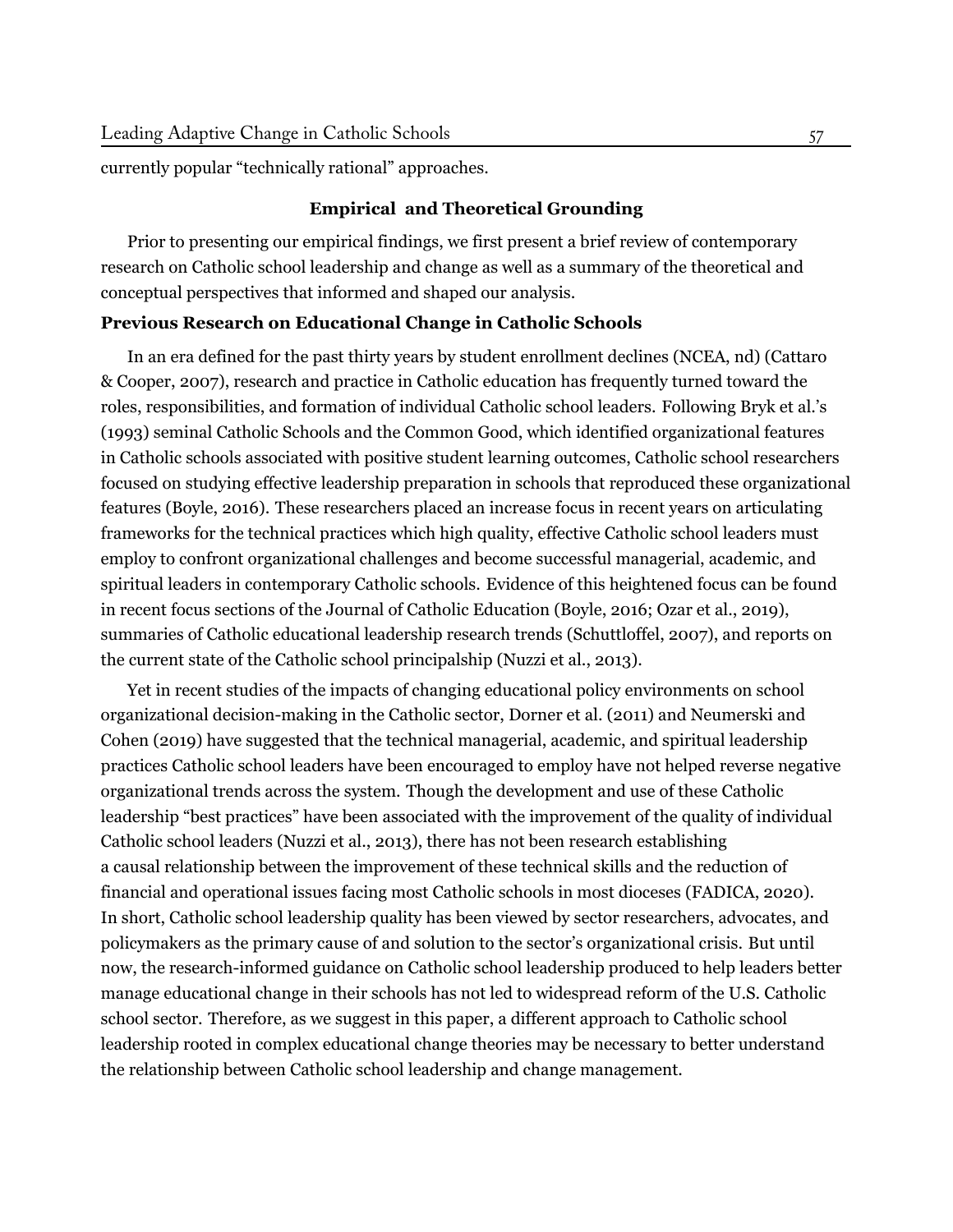#### **Conceptual and Theoretical Frameworks**

As researchers making sense of the educational change process in Catholic elementary schools, we employed a conceptual framework derived from complexity theory to identify those factors linked to robust systems change and how they were manifest in leaders' decision-making strategies. In addition, we used a critical realism theoretical lens to shed light on the factors and strategies leaders enacted in their decision-making that contributed to the school community's progress through the change process.

#### *Connecting Complex Adaptive Schools and Leadership for Adaptive Change*

In order to track the complexity of organizational and educational change processes in Catholic elementary schools and to assess the extent to which individual Catholic school leaders navigate, manage, and engage these processes, we employed a conceptual framework informed by Kershner and McQuillan's [\(2016](#page-27-3)) understanding of "leadership for adaptive change."

For the past 30 years, educational change research in the U.S. has been broadly focused on discovering ways that schools navigate an outcomes-oriented policy environment focused on improvements to instructional quality and student learning ([Mehta & Fine](#page-28-7), [2019](#page-28-7); [Peurach et al.,](#page-29-2) [2019](#page-29-2)). The organizational and institutional frameworks dominant in educational change research have stressed the importance of observing the relationship between organizational contexts and stakeholder perspectives in order to establish grounded knowledge about how schools adapt, change, or reform themselves within the constraints of broader institutional system goals ([Dorner](#page-26-6) [et al.](#page-26-6), [2011;](#page-26-6) [Hopkins et al.,](#page-27-4) [2019](#page-27-4); [Schneider & Saultz](#page-29-5), [2020](#page-29-5); [Yurkofsky et al.,](#page-30-1) [2020,](#page-30-1) [?\)](#page-30-1). Some educational change researchers have looked to complexity theory, a broad family of theoretical approaches that aims to understand school change—or a lack thereof—as a reflection of the interconnections underlying the organizational and institutional relationships among school stakeholders, school leaders, and students in this contemporary change era.

Complexity theory in educational change emphasizes the non-linear nature of elementary and secondary school organizations and systems, noting those features of school systems that seem inherently common to these particular institutions, being comprised of diverse, interdependent parts that interact at multiple levels in unpredictable ways, intended to shape the thinking of students, teachers, and school administrators and leading to both positive and negative long-term outcomes for each of these entities [\(Davis & Sumara,](#page-26-7) [2006](#page-26-7); [Fenwick](#page-26-8), [2010](#page-26-8); [Lewin,](#page-27-5) [1999\)](#page-27-5). Lasting, positive, adaptive change is difficult to create in such complex systems because the system's latent unpredictability creates the potential for moments of disequilibrium that continually disrupt a school's operations without the system's ability to respond in an adaptive way [\(Reigeluth](#page-29-6), [2008](#page-29-6)). Any complex system like a school is therefore potentially subject to perturbations which disrupt that school's equilibrium [\(Beabout](#page-26-4), [2012](#page-26-4)), but it has been shown that a "complex adaptive school" can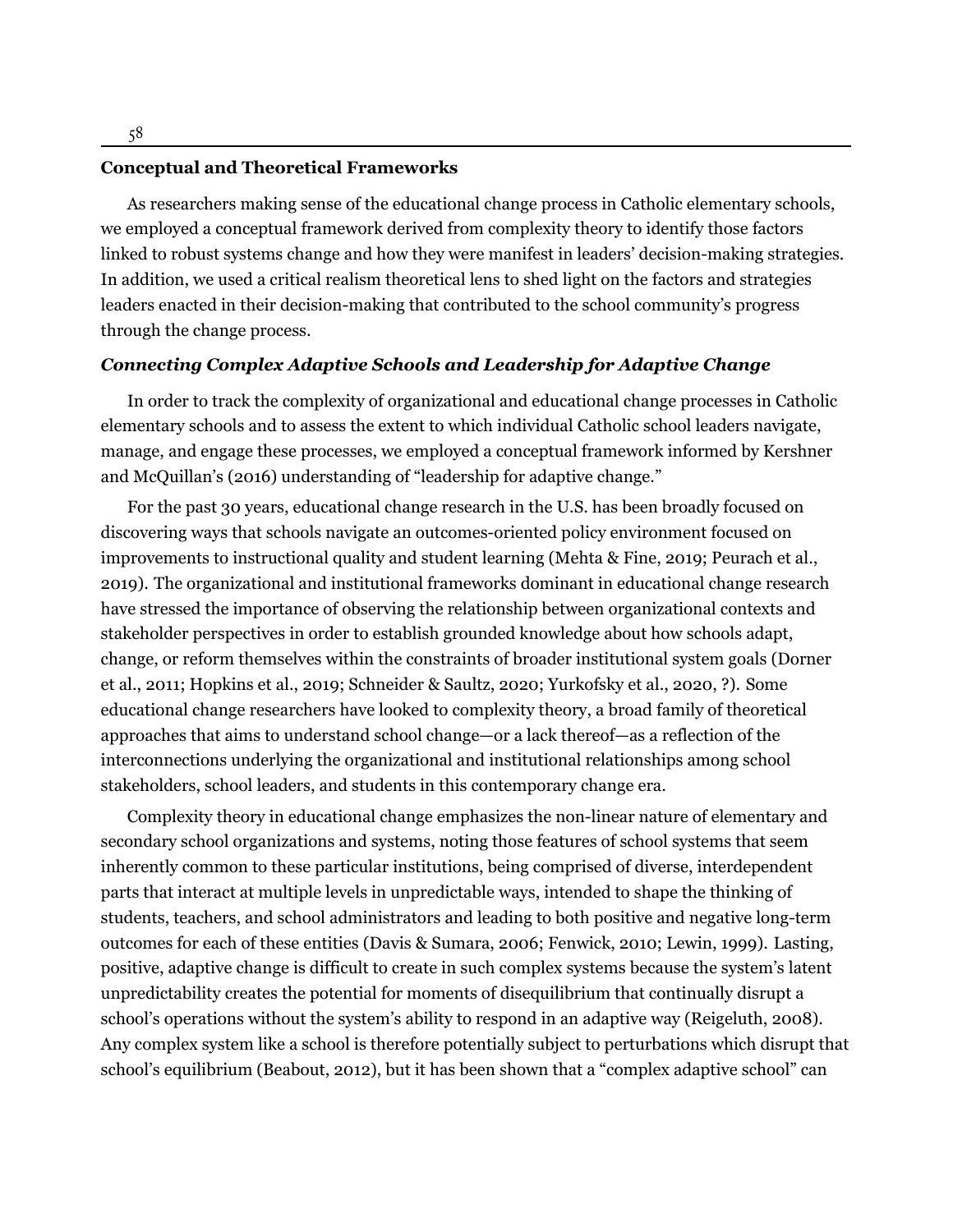successfully navigate through what complexity theorists refer to as a "cycle of emergence" given the right initial conditions for adaptive change and subsequent strategic reactions [\(McQuillan](#page-28-10), [2016](#page-28-10)). These cycles of emergence illustrate how a complex adaptive school moves from a stable moment of initial equilibrium, through the introduction of disequilibrium, all the way to the emergence of a new state of equilibrium [\(McQuillan](#page-28-8), [2014\)](#page-28-8). Figure 1 contains an image summarizing the progress that complex adaptive schools can make as they navigate a "cycle of emergence."

# **Figure 1**

How Complex Adaptive Systems Progress through Cycles of Emergence



Despite the unpredictability of a complex system navigating disequilibrium, complexity researchers have found across complex adaptive school environments a stable set of attributes associated with schools that successfully navigate from disequilibrium through the cycle of emergence ([McQuillan](#page-28-9) , forthcoming). According to Kershner and [McQuillan](#page-27-3) [\(2016](#page-27-3)), summarizing these efforts, complex adaptive schools are marked by four distinct attributes: positive school culture, distributed authority structures, intentional instructional leadership, and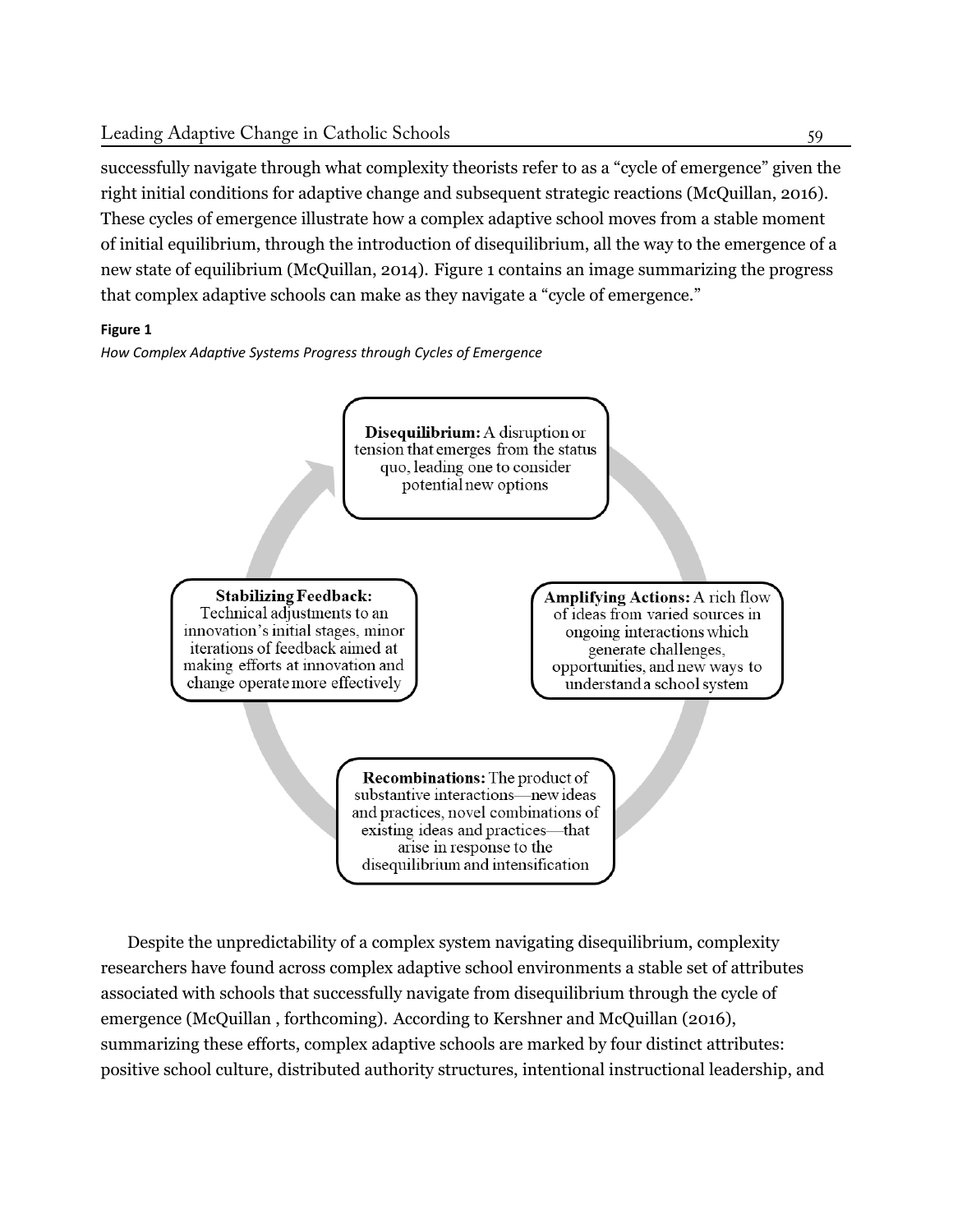heightened relational trust. Kershner and [McQuillan](#page-27-3) [\(2016\)](#page-27-3) suggest that to create a complex adaptive school, a school must find a way to enact "leadership for adaptive change," the form of leadership that creates conditions which develop the four core attributes of complex adaptive schools. Though school leadership has long been a central focus of educational change research from an organizational or institutional perspective (Spillane & [Lowenhaupt](#page-30-2), [2019](#page-30-2); [Hallinger](#page-27-6), [2011\)](#page-27-6), "leadership for adaptive change" from a complexity theory perspective shifts emphasis from the technical tasks a leader accomplishes to the adaptive conditions a leader promotes that contribute to successfully navigating through cycles of emergence.

In short, the literature on complexity and educational change has suggested the following: leadership for adaptive change can be leveraged in schools to establish complex adaptive dynamics that allow them to successfully manage change and withstand the emergence of new disequilibrium moments. These conceptual premises about complexity and educational change informed how we made sense of the possibilities for educational change at each of the four school sites we present in this study.

#### *Critical Realist Approach to Understanding Complex Systems*

The data collection and analysis in this study were also informed by a critical realist theoretical orientation. Critical realism seeks to understand the world at multiple levels of complexity and to make sense of how change is possible in nested, intersecting, complex systems like schools [\(Goertz,](#page-27-7) [2006](#page-27-7); [Sayer](#page-29-7), [2000\)](#page-29-7). Examining multiple levels of interaction reveals how systems like complex adaptive schools are "simultaneously a unity, a collection of unities, and a component of a grander unit" (Davis & Sumara, [2006](#page-26-7), p. 88). Critical realism, then, calls for a process-oriented approach: attending to context, detailing the values and beliefs that inform participants' thinking, and aiming to understand the underlying causal structures that produce certain outcomes ([House,](#page-27-8) [1991;](#page-27-8) [Maxwell](#page-28-12), [2004;](#page-28-12) [Sayer](#page-29-7), [2000](#page-29-7)). Since this study intends to understand whether and how leadership for adaptive change was made possible by two principals serving in four different school sites, this critical realist approach allowed us to examine our data for the underlying structural and ideological mechanisms through which certain school leadership processes readied those schools for complex adaptive change (or didn't). Looking at case data through this lens allowed us to trace both the way leaders' actions influenced the development of the core attributes of complex adaptive schools (school culture, distributed authority, instructional leadership, relational trust) and the way these schools navigated cycles of emergence in light of their unique situational contexts.

Critical realism also requires a methodological shift away from attempting to demonstrate causality toward an emphasis on the contingency of causality [\(Pawson](#page-29-8) & Tilley, [1997](#page-29-8)). This theoretical approach leads to the use of process-tracing methods and longitudinal case study designs, which were employed in this study, to look for "the conditions under which specified

60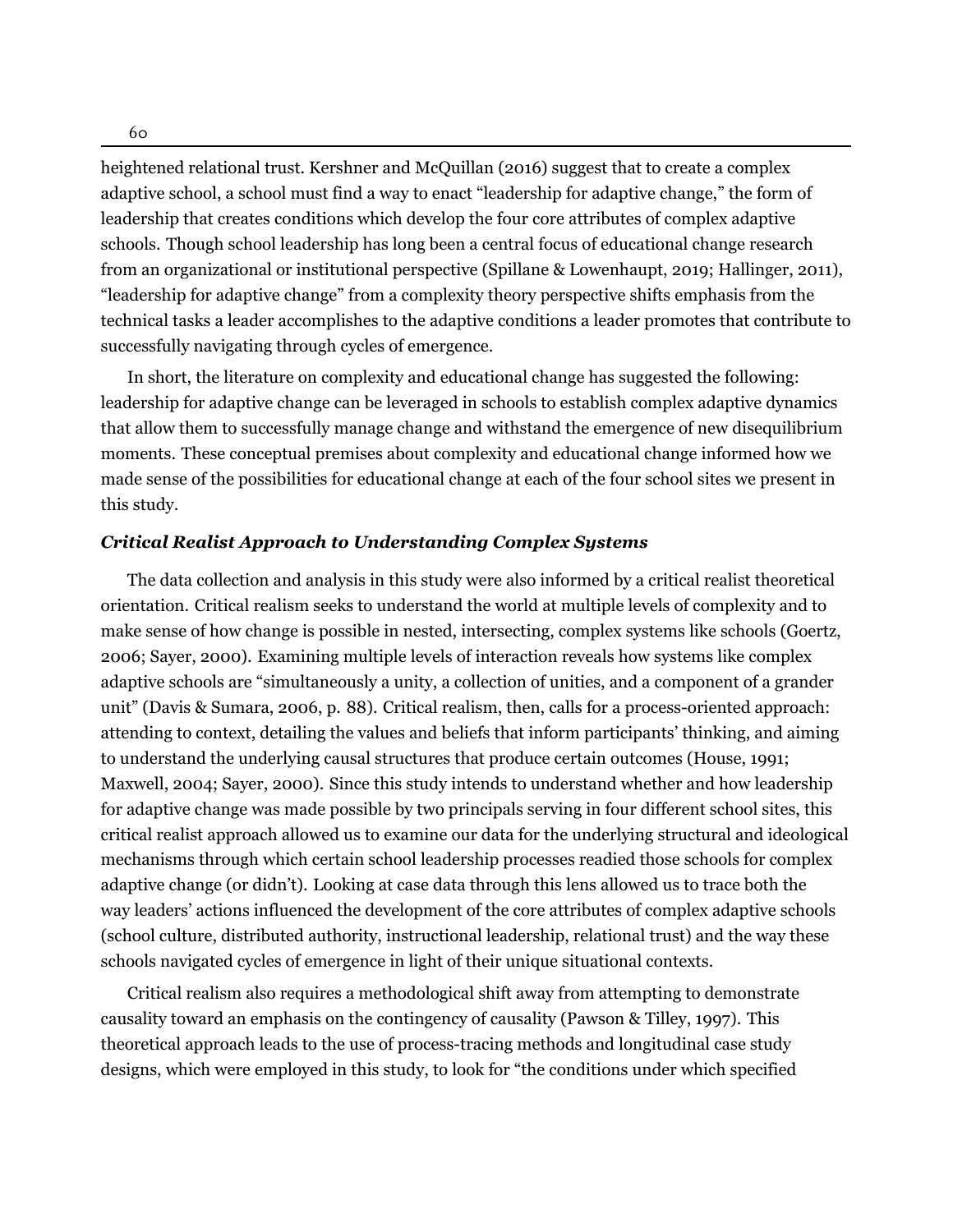outcomes occur, and the mechanisms through which they occur" (George & Bennett, [2005,](#page-27-9) p. 31). Informed by this methodological commitment, we did not expect to uncover a linear causeeffect relationship between effective leadership for adaptive change and a complex adaptive school successfully navigating through cycles of emergence. Rather, employing this lens in data analysis revealed patterns and tendencies that existed in the four complex adaptive schools we studied over time and allowed us to make grounded assertions [\(Glaser & Strauss, 1967\)](#page-27-10) about whether and how leadership for adaptive change was established or sustained.

#### **Methods**

This article presents a new analysis of data derived from qualitative case studies ([Stake](#page-30-3), [2006\)](#page-30-3) of principals who participated in the Lynch Leadership Academy (LLA) at Boston College. Principals from the initial 2011 LLA cohort were recruited to participate in these case studies to better understand the principalship in context. Two cohort members working in Catholic schools, who we refer to by the pseudonyms Helen and Katherine, agreed to participate in longitudinal case studies of their professional experiences across years and school positions. For this article, we draw upon data from these two longitudinal studies, conducted between 2011 and 2021.

## **Data Collection**

The research team employed process-tracing methods during case study data collection [\(Maxwell, 2004](#page-28-12); [Shadish et al.](#page-29-9), [2002\)](#page-29-9) to develop a data-rich, nuanced understanding of each principal's progress through the principalship and the degree to which they were or weren't able to promote robust systems transformation. These methods consisted of general qualitative data collection strategies: interviews, site visits, observations, and reviewing documents relevant to the study's broad scope of inquiry [\(Creswell & Poth](#page-26-9), [2018\)](#page-26-9).

Interviews were semi-structured ([Merriam](#page-28-13), [2009\)](#page-28-13) and lasted approximately one hour for each participant, following the same general protocol focused on educational change within the school community. During their initial years as principal at each campus they led, Helen and Katherine were interviewed annually. We then conducted follow-up interviews semi-annually, resulting in more than ten interviews per principal. Additional research participants at each school, including teachers, parents, and other key stakeholders, were also interviewed in order to triangulate the principals' interview data and assess the trustworthiness of the principals' assessment of their school's change management progress. Site visits occurred at each school to ensure that enough evidence of the interactions between leadership and school dynamics was collected for the case data. Documented observations conducted during site visits focused on events that would allow us to better understand the complexity of leadership processes (e.g., faculty meetings, teacher team meetings, religious and community meetings, classroom visits). Internal and external site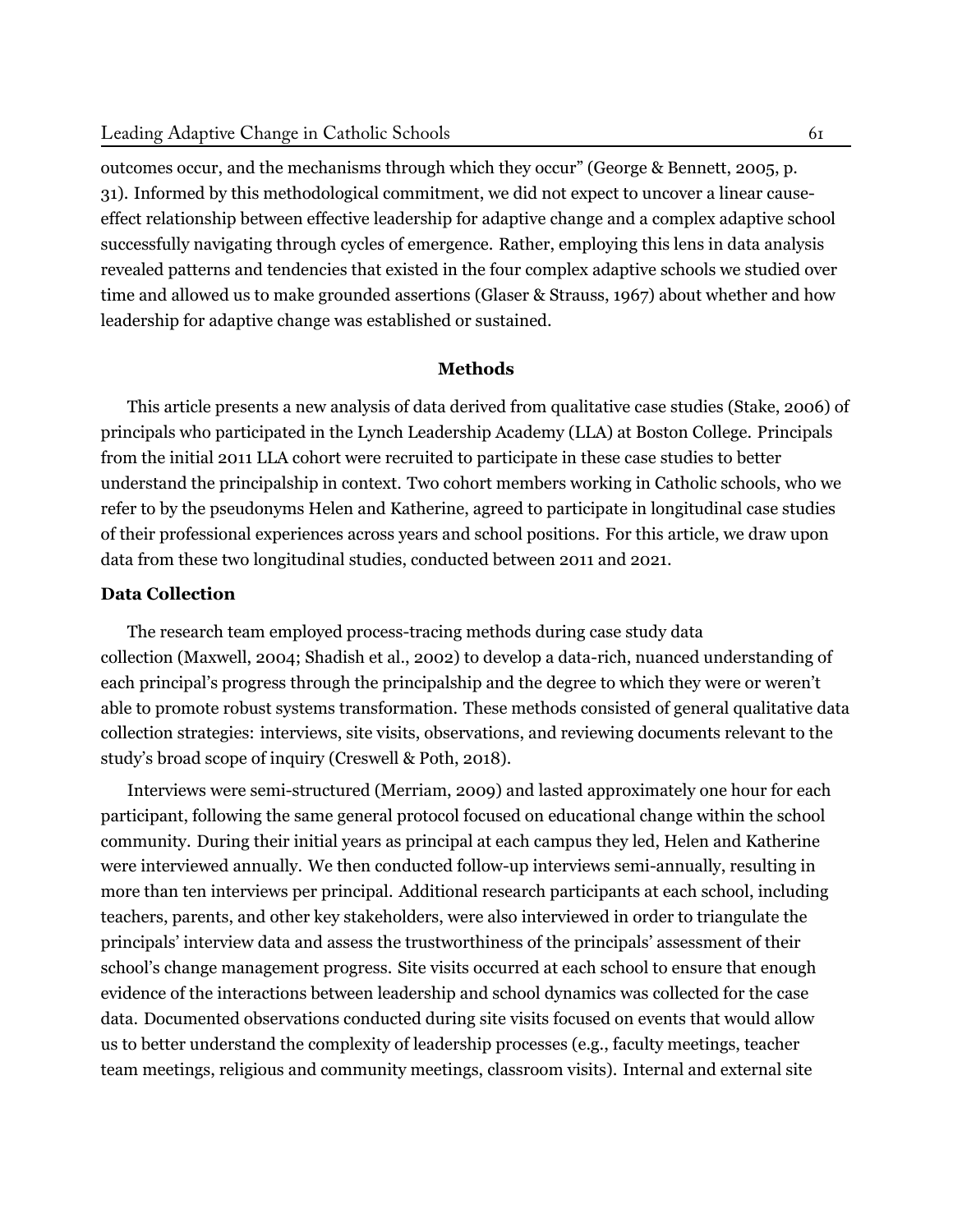62

documents were collected and chosen for their relevance to school culture and leadership (e.g., strategic plans, communications with stakeholders, lesson plans, promotional materials) in order to triangulate findings across and within case study sites [\(Bowen](#page-26-10), [2009](#page-26-10)).

It should be noted, as explained in more detail below, that Helen remained at a single school from 2011 to 2021 while Katherine moved to three different schools. Therefore, there is more follow-up data from the one school where Helen remained principal (St. Catherine School) than at any of the three schools where Katherine was employed. We made sure to account for this gap in the amount of raw data at each school by ensuring that consistent types of data were collected at all three sites.

Table 1 contains a summary of data sources, the timeline for data collection, and examples of the different interviews, observations, and documents collected and gathered at each school site.

#### **Data Analysis**

To answer our research questions for this new analysis of previously collected LLA case study data, our research team re-coded these qualitative data in a "consensual" way [\(Hill et al., 1997\)](#page-27-11). Our research team generated initial codes from the data by looking for emergent themes in the data corpus [\(Charmaz](#page-26-11), [2000](#page-26-11)) related to leadership for adaptive change. This open, initial coding process was done collectively by the authors so that we could make sense of what leadership for adaptive change looked like for the four focal schools under investigation. Several consensual, qualitative coding calibration sessions were held by the authors of this article to reach clarity on meaning across the initial codes ([Hill et al., 1997\)](#page-27-11). Some examples of these initial codes were "principal experience with disequilibrium" and "principals taking stock of initial conditions."

After each author engaged in an analytical memoing process about leadership for adaptive change in each school informed by this initial round of coding, we collectively re-analyzed analytical insights that had been generated in earlier studies of each of these two principals. This secondary analysis revealed the centrality of such themes as distributing leadership, collective instructional innovation, promoting a shared school culture, and enhancing relational trust as means to enriching systems change at school sites (McQuillan, 2014, 2016). Therefore, in our subsequent iterative rounds of re-coding the collected interview, observation, and document case study data for this new analysis, we clustered all of our initial emergent codes into these four categories and used them to structure our findings about the possibility of leadership for adaptive change in these four Catholic elementary schools.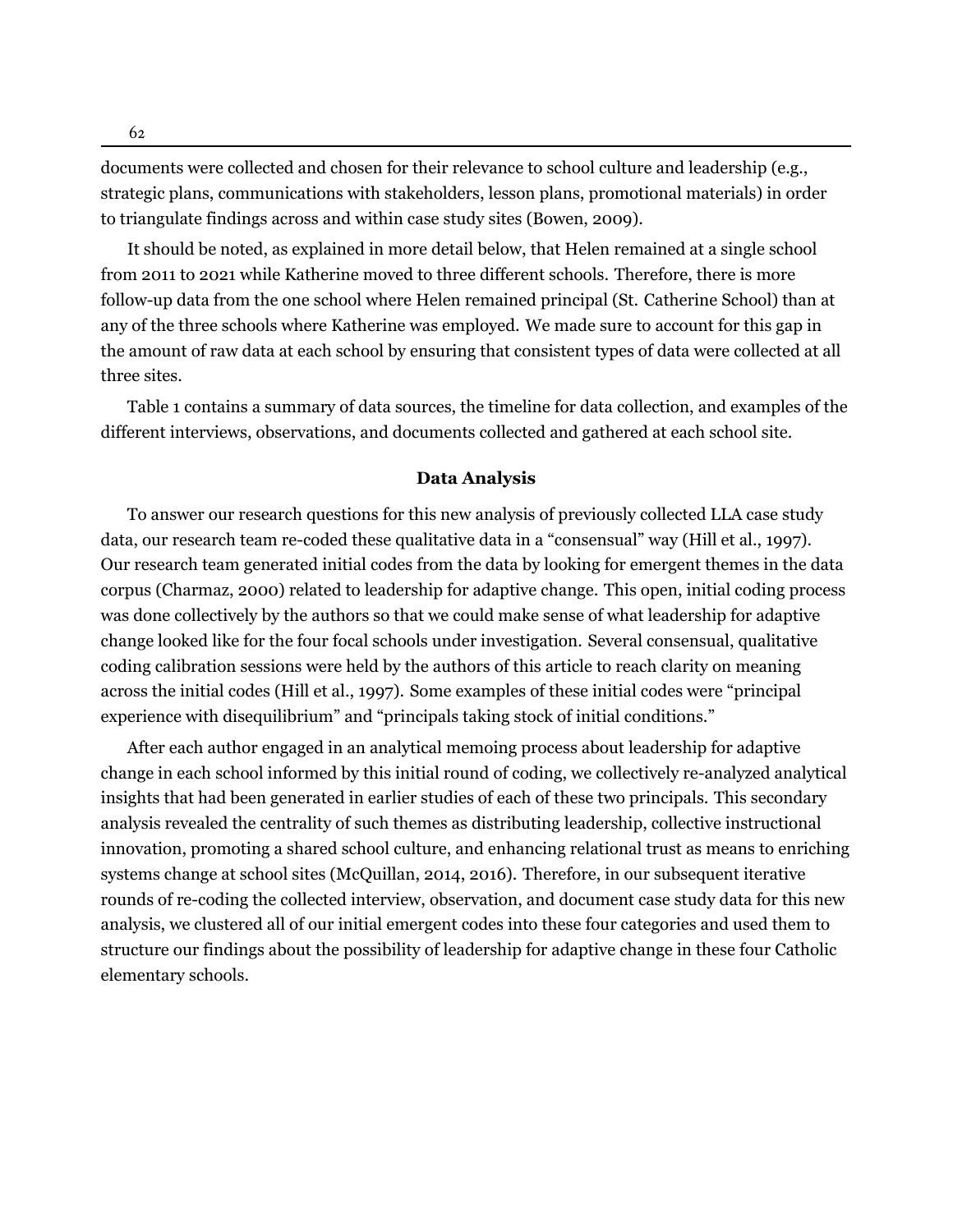# **Table <sup>1</sup>**

|                            | St. Catherine School       | St. Bernard School             | Fiorella School          | St. Anne School            |
|----------------------------|----------------------------|--------------------------------|--------------------------|----------------------------|
| Principal and Tenure       | Helen, 2011-2021           | Katherine, 2011-2014           | Katherine, 2014-2017     | Katherine, 2017-2021       |
| from Start of Study        |                            |                                |                          |                            |
| <b>School Organization</b> | PreK-8, parish-sponsored   | K-8, parish-sponsored          | PreK-8, parish-sponsored | PreK-8, parish-sponsored   |
| and Governance             | elementary                 | elementary                     | elementary               | elementary with a          |
|                            |                            |                                |                          | connected parish high      |
|                            |                            |                                |                          | school                     |
| School                     | Urban (large city),        | Urban (small city), majority   | Suburban/rural, majority | Urban/suburban (town),     |
| Demographics               | majority black and Latino, | Latino with a large Asian      | white, mostly middle to  | majority white, mostly     |
|                            | mostly low-income          | population, mostly low-income  | upper income             | middle to upper income     |
| Data Collection            | 2011, with continued       | 2012, follow-up in 2016        | 2015, follow-up in 2017  | 2018                       |
| Timeline                   | follow-up through 2021     |                                |                          |                            |
| <b>Participant Groups</b>  | Principal, assistant       | Principal, teachers, new       | Principal, teachers,     | Principal, apprentice      |
|                            | principal, teachers,       | principal (in 2016 follow-up)  | parents                  | principal, teachers,       |
|                            | parents, students          |                                |                          | guidance counselor,        |
|                            |                            |                                |                          | development director,      |
|                            |                            |                                |                          | secretary, head of schools |
| <b>Interviews</b>          | 67                         | 5                              | 15                       | 15                         |
| Conducted                  |                            |                                |                          |                            |
| Observations               | 23 day-long observations   | 44 school visits (including    | 3 day-long observations  | 2 day-long observations    |
| Conducted                  | (including PLC meetings,   | classroom writing instruction, | (including faculty       | (including classes,        |
|                            | PD sessions, regular       | professional development       | meetings, classes,       | morning meeting, rosary    |
|                            | school sessions)           | sessions)                      | morning meeting, First   | recitation, administrative |
|                            |                            |                                | Communion practice,      | team meeting, parent       |
|                            |                            |                                | teacher team meetings,   | drop-off)                  |
|                            |                            |                                | student lunch, recess)   |                            |

*School DescripƟon, Data Sources, and Data CollecƟon Timeline*

*ConƟnued on next page*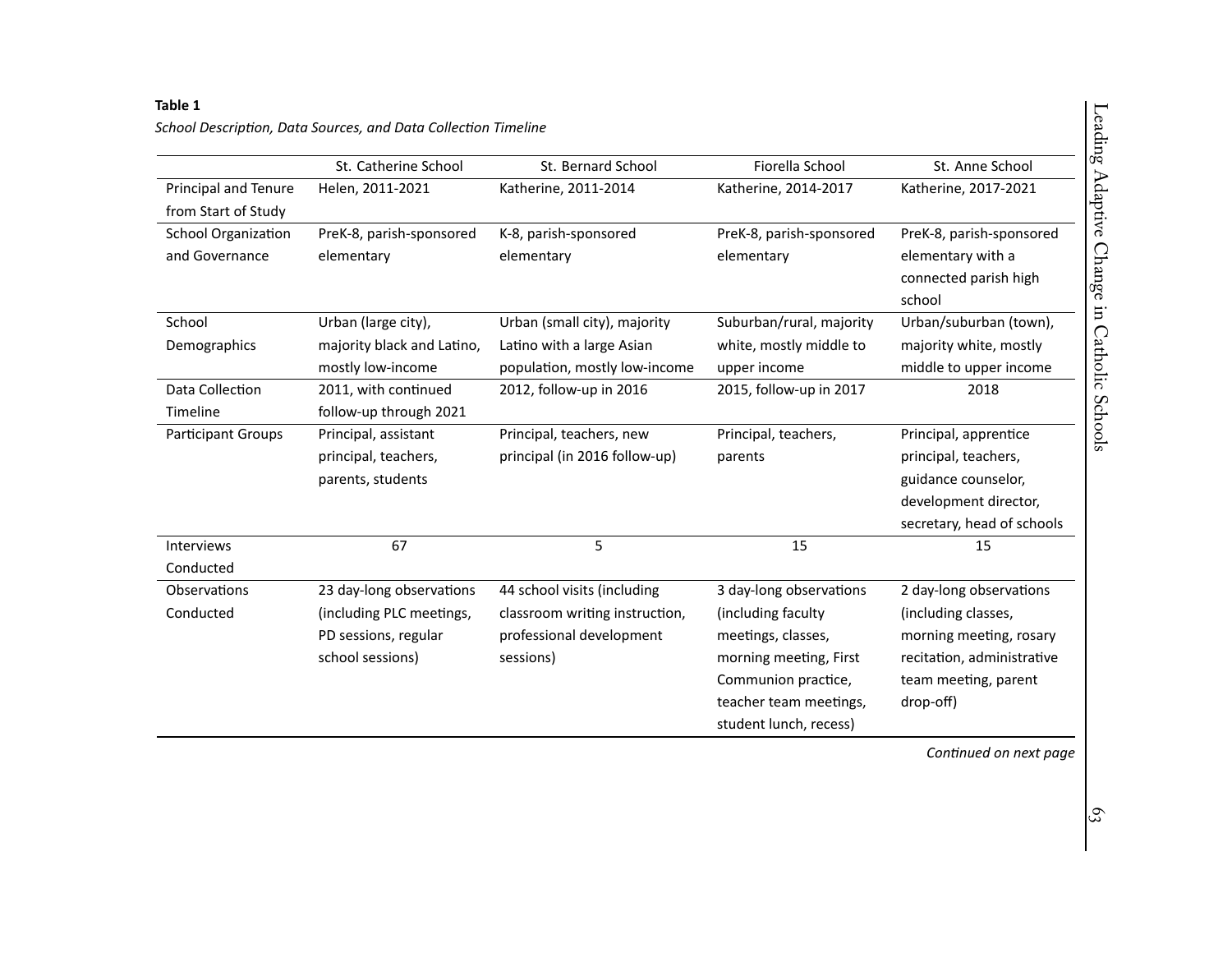| Table 1 continued |                           |                                 |                          |                        |
|-------------------|---------------------------|---------------------------------|--------------------------|------------------------|
| Sample Documents  | School websites, e-mails, | Lesson plans, copies of student | Meeting agendas,         | Meeting agendas,       |
| Collected         | bulletin boards, parent   | writing, e-mails, meeting       | strategic plan, mission  | staff survey, lesson   |
|                   | notices, PD data, meeting | notes, teacher surveys, weekly  | statement, lesson plans, | plans, sample student  |
|                   | agendas, student work,    | newsletters, teachers' manual   | student texts, sample    | work, bulletin boards, |
|                   | mission statement,        | and rubrics                     | student work, bulletin   | promotional materials  |
|                   | newsletters               |                                 | boards, student art      |                        |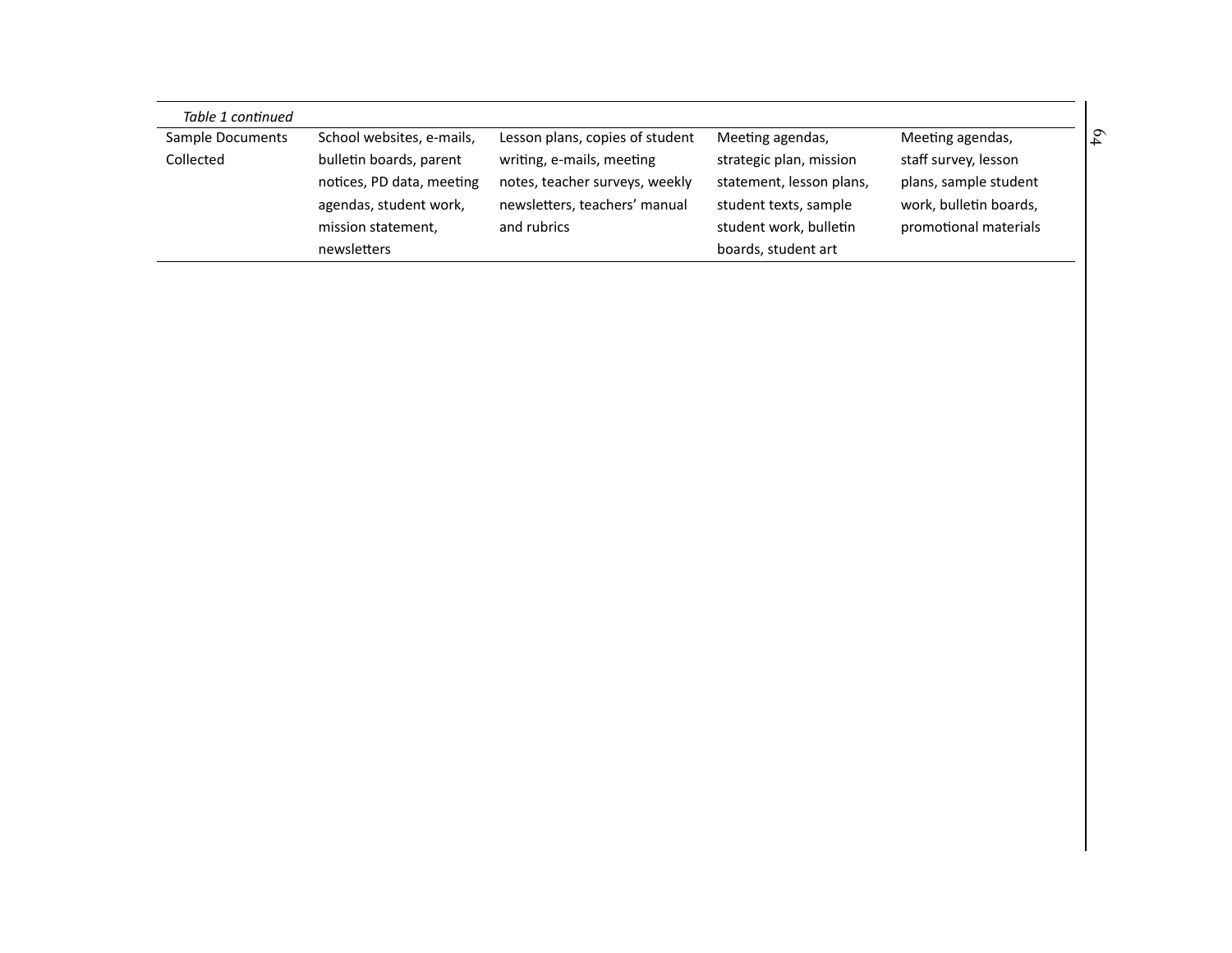#### **Case Study Participants and Contexts: The Principals and Their Schools**

At the beginning of the two longitudinal case studies in the fall of 2011, Helen and Katherine had just enrolled in LLA's initial cohort. Helen, a middle-aged white woman, was beginning her third year as principal at St. Catherine's after more than 20 years at the school in other roles. Katherine, a white woman in her 30s, had recently started working at St. Bernard School in her first years as a principal, having come into the principalship after an early career teaching in other local Catholic schools. Throughout the data collection, Helen remained the principal of St. Catherine's while Katherine moved from St. Bernard's to Fiorella to St. Anne's. The information below, also summarized in Table 1, provides additional context about how each of the four focal schools in our analysis were organized and how this related to their individual change management process.

St. Catherine School is a PreK-8 parish school located within the urban center of a large, Northeastern archdiocese. St. Catherine's has shifted in the last thirty years from serving a predominantly white, middle income population to serving a predominantly black and Latinx, low-to-middle income population. Like many parish elementary schools located in urban centers [\(Cattaro & Cooper](#page-26-5), [2007;](#page-26-5) [Defiore](#page-26-12), [2014;](#page-26-12) [Goldschmidt & Walsh](#page-27-2), [2013](#page-27-2)), St. Catherine's has confronted economic hardship due to shifting socioeconomic and ethnic-racial demographics within its neighborhood, creating sustained pressures for school leadership. Helen has confronted these challenging organizational conditions during her tenure as principal. Our data show that she has articulated and implemented a new school culture in the past ten years by emphasizing shared ownership over instructional decision-making and professionalizing the instructional skillset of her faculty. This has built trust within the school community and allowed St. Catherine's to thrive in this archdiocese as several other urban parish schools have closed.

St. Bernard School, where Katherine worked from 2011 to 2014, was a K-8 parish school in a neighboring, densely populated city within the same archdiocese as St. Catherine's. When Katherine became principal, 65% of St. Bernard's students identified as Latinx or Hispanic and 17% identified as Asian; a majority spoke a language other than English at home. Most families at St. Bernard's were low income and many recently migrated to the United States. Katherine brought enthusiasm for change to the school as a new principal and made several efforts to implement adaptive change strategies at St. Bernard's, influenced by her ongoing LLA experiences. But after her departure for an opportunity to lead Fiorella school in 2014, the challenging economic, professional, and operational conditions confronting the school community remained with little lasting change having been established. St. Bernard School, which had been open for almost 150 years, was closed at the end of the 2019-2020 academic year due in part to these challenges.

Fiorella School, where Katherine worked from 2014 to 2017, is a PreK-8 parish school in a less densely populated area of a large, mid-Atlantic archdiocese. Similar to other suburban or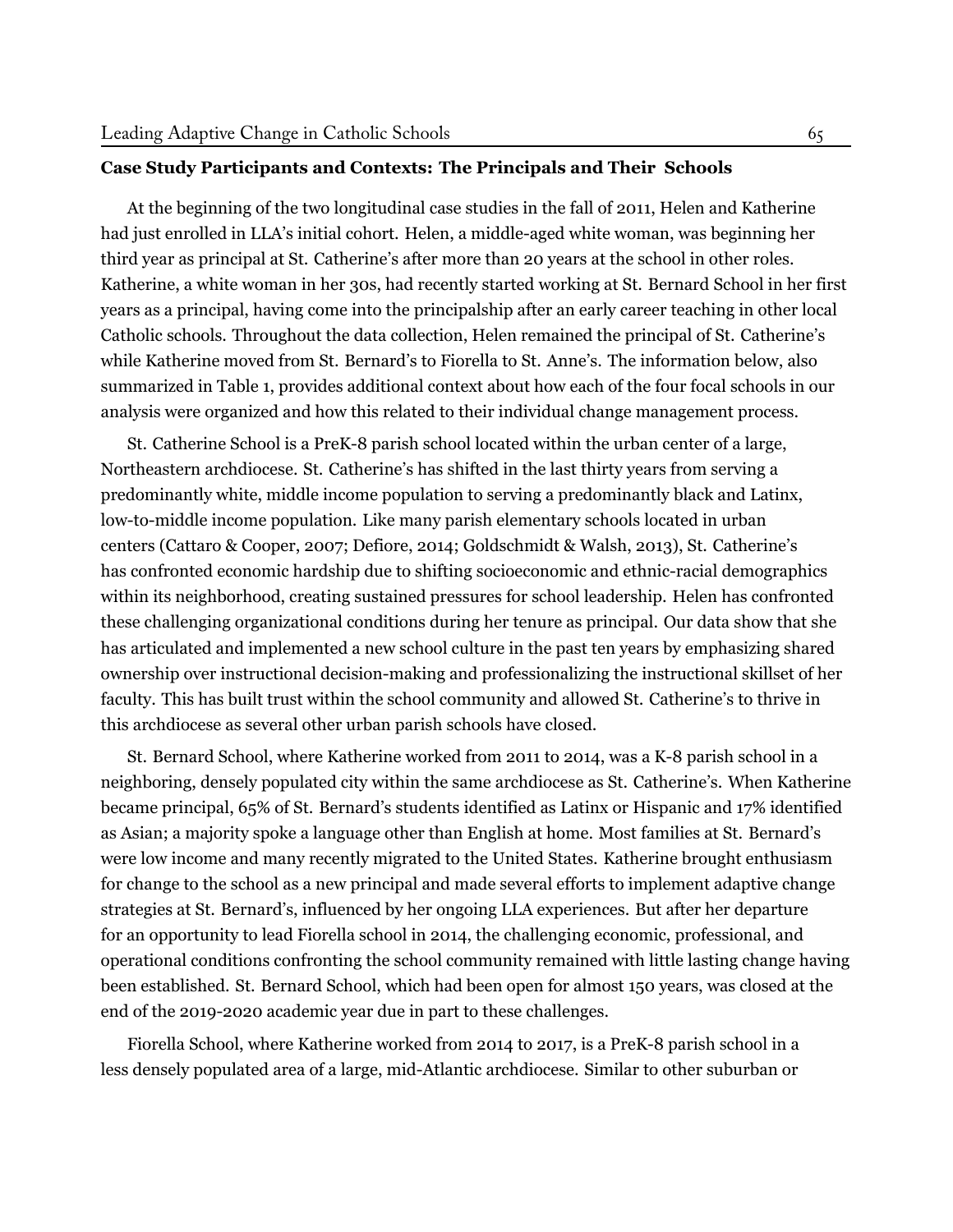rural parish elementary schools (NCEA, [nd\)](#page-28-0), Fiorella contains more wealthy, white students than most urban Catholic schools. Unlike what Katherine experienced at St. Bernard's, Fiorella was a school initially marked by a high level of relational trust among faculty, parents, and students. These conditions allowed Katherine to create action plans rooted in shared values and to establish a decentralized decision-making network among faculty to implement and monitor those plans. Katherine continued to nurture the distributed leadership systems that she established at Fiorella until her departure for a leadership opportunity at St. Anne School in 2018.

St. Anne School, where Katherine worked from 2017 to 2021, is a PreK-8 parish school in a densely populated town in the same archdiocese as St. Catherine's and St. Bernard's. Student demographics at St. Anne's mirror the town's demographics; the overwhelming majority of students are white and most families have incomes at or above the area's median income. St. Anne's governing parish also oversees a high school and an early childhood center. Though St. Anne's had always experienced collegial relationships with the other units within this parish governance model, within weeks of accepting the principal position at St. Anne's, Katherine was informed that St. Anne's would be officially merging with the high school to create a consistent K-12 pathway for students. It is evident from data we collected on Katherine's tenure at St. Anne's that shifts in organizational conditions directly impacted Katherine's ability to establish the structural and cultural changes she hoped to bring to the elementary school.

#### **Findings**

In this article we employed Kershner and [McQuillan](#page-27-3) ([2016\)](#page-27-3) complex adaptive schools heuristic to help make sense of what leadership for adaptive change does and does not look like in four Catholic elementary parish schools. Kershner and [McQuillan](#page-27-3) ([2016](#page-27-3)) suggest that a complex adaptive school is one marked by four core attributes: shared school culture, distributed authority structures, intentional instructional leadership, and heightened relational trust. In our re-analysis of Helen's and Katherine's case study data, we found that the presence of leadership for adaptive change and the ability for school leaders to successfully navigate change management in a Catholic parish elementary school required all four attributes to work together. The four themes presented below demonstrate the way these four attributes either were or were not developed by Helen and Katherine in their principalships in distinct ways, highlighting the extent to which leadership for adaptive change contributed to these schools becoming complex adaptive schools and better confronted the organizational challenges each school faced (as described above in the site descriptions). Table 2 presents a summary of the four themes described in this section.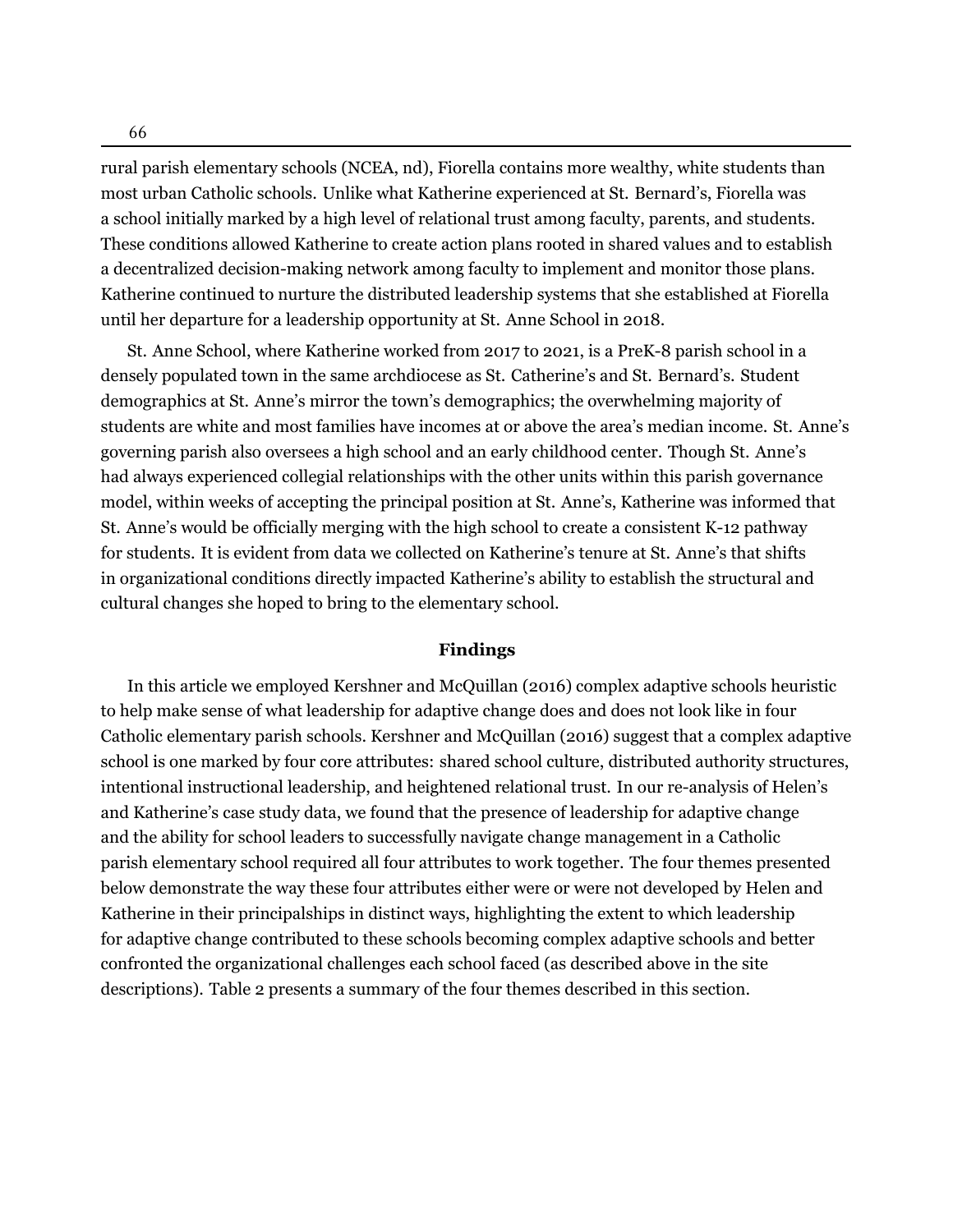# **Table <sup>2</sup>** Summary of Findings Related to Cycles of Emergence and Leadership for Adaptive Change

|                               | St. Catherine School     | St. Bernard School          | Fiorella School               | St. Anne School             |
|-------------------------------|--------------------------|-----------------------------|-------------------------------|-----------------------------|
| Principal and Tenure          | Helen, 2011-2021         | Katherine, 2011-2014        | Katherine, 2014-2017          | Katherine, 2017-2021        |
| from Start of Study           |                          |                             |                               |                             |
| Ways the School               | Professional             | N/A, navigating             | Paraprofessionals expanded    | N/A, navigating             |
| Navigated Cycles of           | development was          | disequilibrium              | from initial classrooms to    | disequilibrium              |
| Emergence                     | ongoing and offered      |                             | being available school-       |                             |
|                               | teachers opportunities   |                             | wide. Themes adopted          |                             |
|                               | for continued growth and |                             | in teachers' classroom        |                             |
|                               | development              |                             | curricula                     |                             |
| <b>Evidence of Shared</b>     | Yes, commitment to a     | <b>No</b>                   | Yes, e.g., yearly themes,     | Yes, e.g., yearly themes,   |
| School Culture?               | shared acronym (DREAM    |                             | morning meeting               | virtues of the month,       |
|                               | BIG)                     |                             |                               | morning meeting             |
| Evidence of                   | Yes, ILT empowered to    | Yes, e.g., Cluster Leaders  | Yes, e.g., Strategic Planning | Yes, e.g., ILT, GLL, School |
| <b>Distributed Authority?</b> | work with principal,     |                             | Committee formed in year      | Climate Committee,          |
|                               | principal recognized     |                             | 3                             | <b>Apprentice Principal</b> |
|                               | others' talents          |                             |                               |                             |
| Evidence of Intentional       | Yes, set professional    | No, attempts were           | Yes, e.g., Paraprofessionals, | No, new math curriculum     |
| Instructional                 | development goals        | unsuccessful, e.g., writing | expansion of pre-K program    | and curricular alignment    |
| Leadership?                   | such as differentiated   | curriculum                  |                               | with high school signaled   |
|                               | instruction expected     |                             |                               | start to instructional      |
|                               | from all teachers        |                             |                               | change                      |
| Evidence of                   | Yes, teachers            | No, eroded trust by         | Yes, e.g., 1:1 efforts at     | No, not seen as present     |
| <b>Heightened Relational</b>  | collaborated in many     | attempting changes          | trust building, consistent    | and available, merger       |
| Trust?                        | contexts                 | teachers felt conflicted    | attendance at community       | fostered a sense of         |
|                               |                          | with school identity        | and school events             | mistrust                    |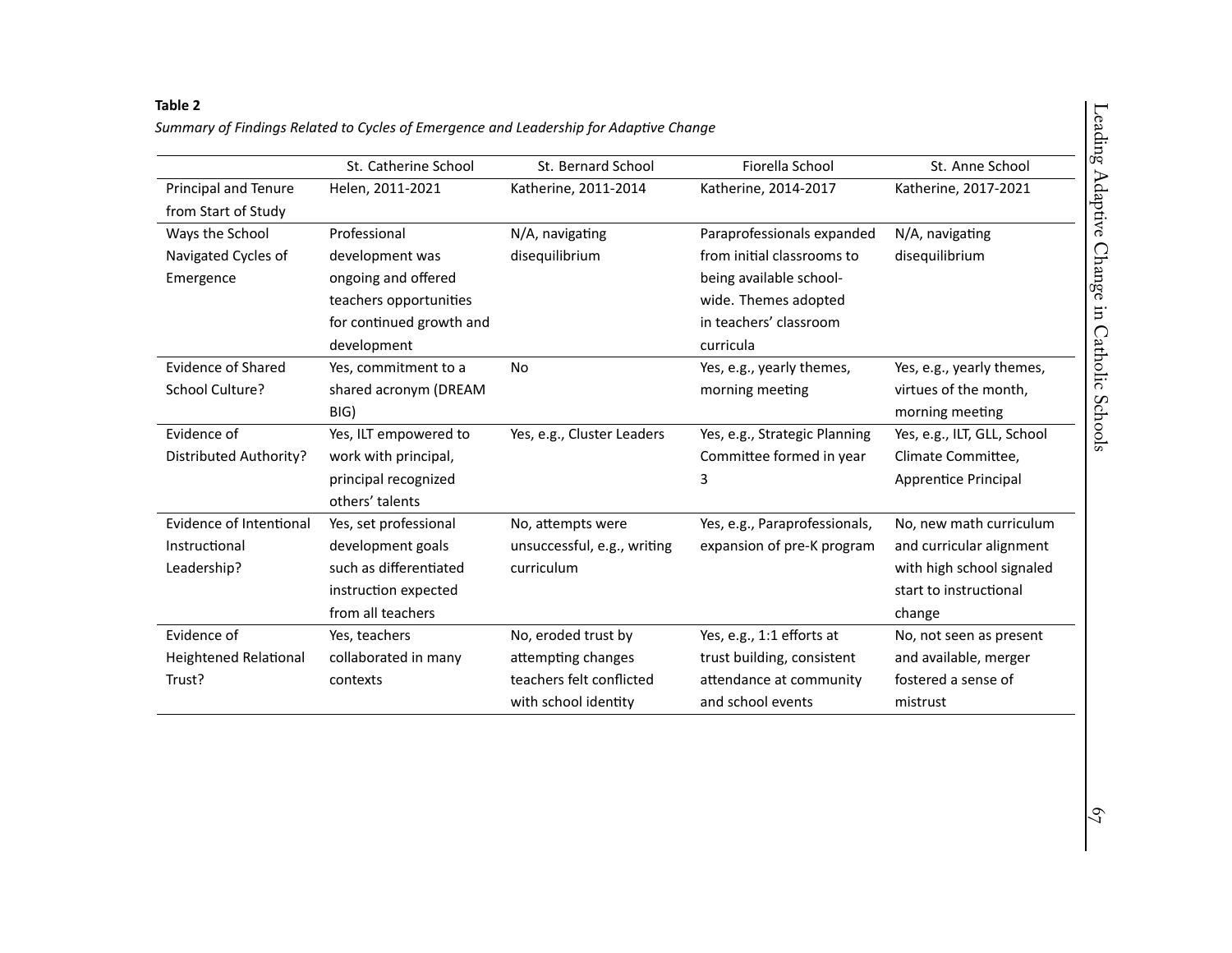#### **Building School Culture Despite the Uncertainty of Educational Change**

The complex adaptive schools heuristic ([McQuillan,](#page-28-8) [2014\)](#page-28-8) suggests that, since the nature of change is unpredictable, particularly in moments of organizational disequilibrium or turbulence [\(Beabout](#page-26-4), [2012\)](#page-26-4), implementing a positive response to change is an inherently uncertain endeavor. Therefore, a complex adaptive approach to school leadership must focus instead on establishing and maintaining a shared school culture that allows a school to collectively experience and navigate the process of change together, creating the capacity to weather the uncertainty of moments of disequilibrium more successfully. Consistent with this approach, we found in our analysis that Helen and Katherine led for adaptive change more successfully when they were able to build a collectively willing culture to embrace the ongoing work of change management.

Our analyses of Fiorella and St. Catherine schools suggest that Katherine and Helen were able to successfully manage change at these schools in part because they conveyed to their staffs that change would be inevitable and necessary. As Helen said, reflecting on the early days of change management at St. Catherine,

I knew I wanted to make changes coming in because I had been here for so long…Most of the decisions were made up top and then enforced down. I knew that wasn't me. I wanted to learn how to be a principal who could recognize leadership in others and then empower those people with the proper tools and resources…Initially, there was some resistance from the old guard, like, "Who is this new upstart coming in here?" But I'm very blunt. I just hit that head-on. I just brought them all into a room downstairs and I said, "What are our goals? What are our priorities? And why are we here? It is to teach children, get good academic results, form them into good citizens for the 21*st* century." And that kind of broke the ice and they all started working together, and now they're a team.

Both principals confronted the inevitability and necessity of change, though, by signaling to their faculties that this confrontation would happen collectively and that the disruptive burdens of change would be a shared experience. Our review of the documents and observations collected at each of these two school sites demonstrate how Helen and Katherine introduced academic and organizational changes alongside increased financial and personnel support so staff knew they had the money, space, and time to integrate these changes into their practice. Similarly, professional development meeting agenda notes highlighted how both principals invited staff recommendations for change, empowering staff to be a part of the collective change process.

These communities reflected the success of this attitudinal approach to change leadership. One staff member at Fiorella noted,

I think that Katherine has brought a new sense of self into this school. At the beginning of the year she gave everybody a shell, as she had when she went on a mission. It's a shell to share where you've been and where you are going to keep it with you on your journey.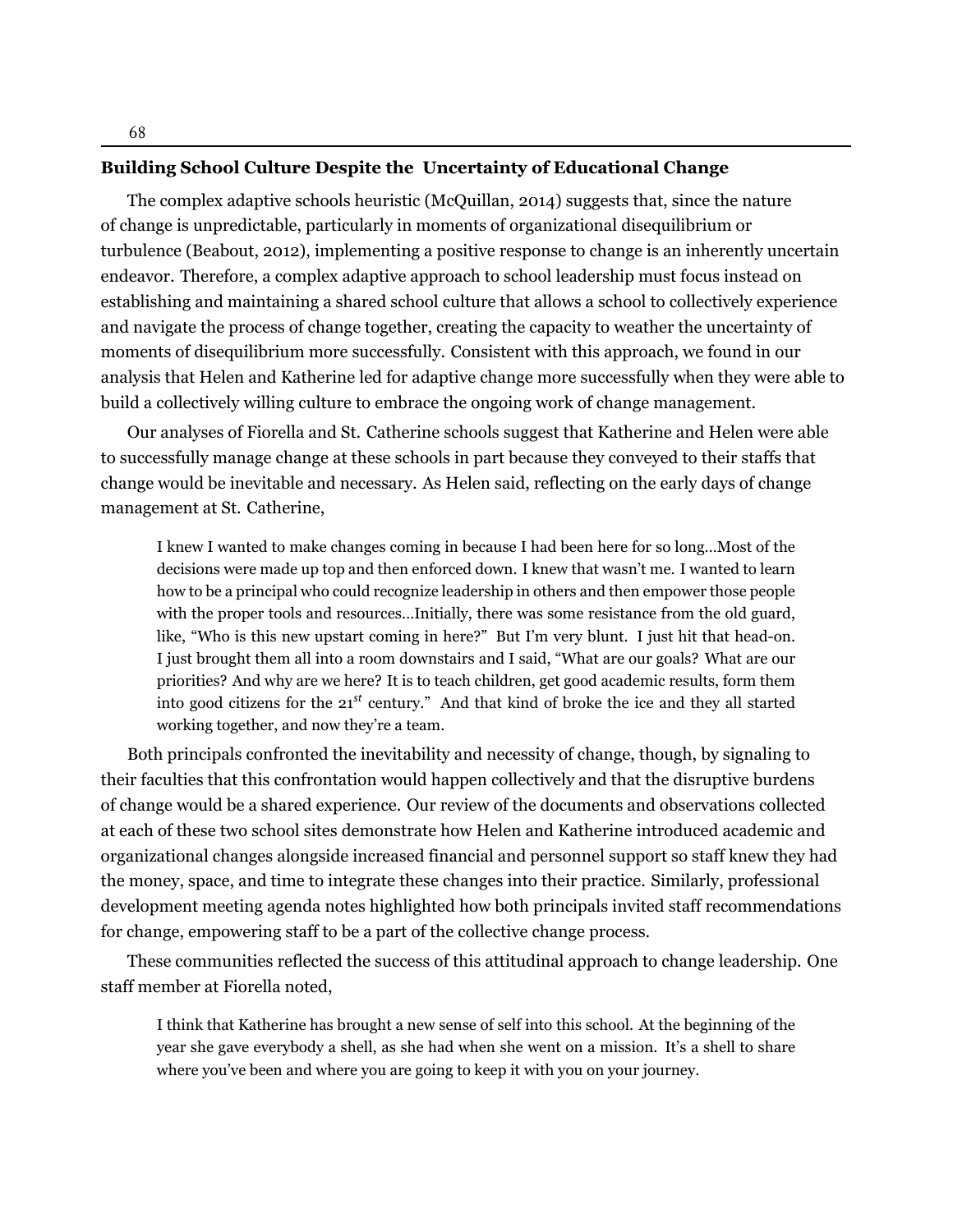Through this small symbol, Katherine showed her staff that, although there was a lot to do, they would all work and confront new challenges in solidarity during their journey together. In similar fashion, a faculty member at St. Catherine's described Helen's commitment to making change a shared process:

I can't imagine [what it is like for] teachers who have been here 25 or 30 years…All of a sudden they're getting all these new changes…But I think they feel comfortable, because they see so many other people are willing to help. And I think Helen wants that. [She will say,] 'Let's try to work together,' and 'This is where we're going.' She's patient.

Helen's patience and perseverance were noted by faculty and staff, who attested to the positive effects this attitude had on their willingness to continue engaging new changes as the school adapted to arising challenges.

Because the current organizational crisis across the Catholic school sector in the U.S. has been associated with school closures and school reconfigurations (e.g., FADICA, [2015](#page-26-3) ; NCEA, [nd\)](#page-28-0), most Catholic elementary school leaders have had to confront persistent threats to their organizational decision-making ([Neumerski](#page-28-5) & Cohen, [2019\)](#page-28-5). Subsequently, many Catholic elementary school principals have focused on replacing ineffective academic, spiritual, or managerial leadership practices with more effective ones (Ozar & [Weitzel](#page-29-10)-O'Neill, [2012](#page-29-10)), but with little guidance on the preconditions necessary to sustain these practices. Ultimately, we found that it was the communal nurturing of shared school cultures established by Katherine and Helen at Fiorella and St. Catherine's, displaying both a collective willingness to confront disequilibrium and a capacity to successfully navigate through this turbulence, that allowed Fiorella and St. Catherine's to maintain the vibrant academic, spiritual, and managerial leadership environments that Katherine and Helen knew would be necessary for long-term school success at both places.

#### **Distributing Authority in the Presence of Ingrained School Cultures**

Alongside helping faculty and staff develop a willingness to embrace change, the complex adaptive schools heuristic suggests that school leaders must also redistribute status quo power arrangements to better meet the needs of constantly changing school experiences [\(McQuillan](#page-28-10), [2016](#page-28-10)). Complex adaptive schools will more successfully navigate reforms when more stakeholders have shared ownership over the process of change management in a school. Implementing distributed leadership structures in schools has become a commonplace recommendation within the educational change literature because of the effects this strategy has on creating positive, adaptive change in schools [\(Spillane](#page-30-4), [2006](#page-30-4)). Consistent with these recommendations, we found evidence of distributed authority and leadership structures at each of the four schools, influenced mainly by Katherine and Helen's commitment to create the shared school cultures described above. However, we also found in our re-analysis of the case study data that the degree to which this distribution of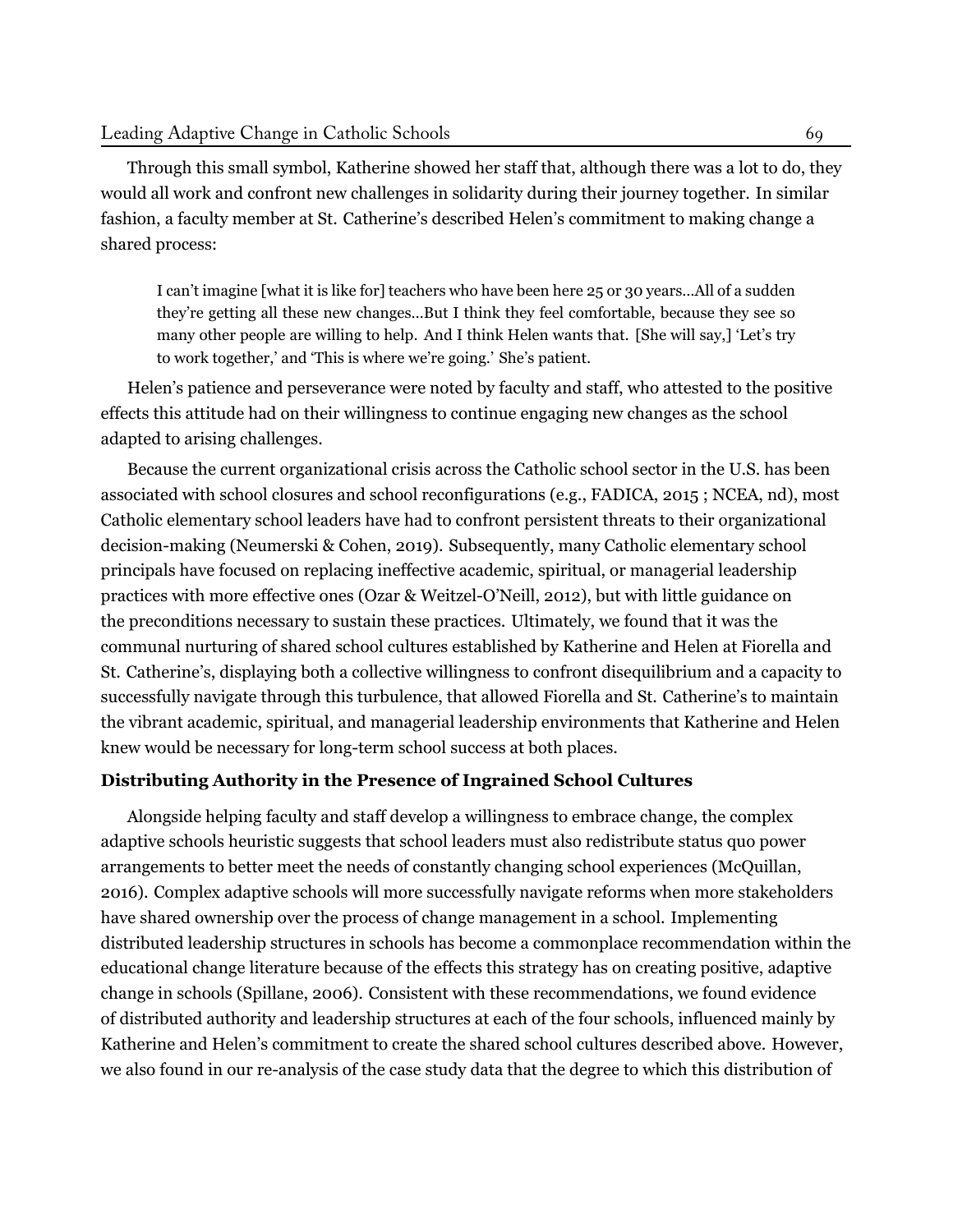authority helped Helen and Katherine lead for adaptive change in Catholic schools depended on the initial conditions present in each school.

At St. Catherine's, the biggest challenge confronting Helen from the school's initial conditions was the belief that the way the school had been academically organized for decades was the single best way to run the school, with the principal making top-down managerial decisions so teachers can make individual classroom academic decisions. Once Helen became principal, she started realizing that she could change this "one best way." In an early interview she mentioned, "[My style] is definitely not top-down…but that's all I was mentored [to do]." In another interview, Helen elaborated,

I'm not one to go around and tell [teachers] what to do. I'll give you guidance…but it has to be teacher-led…[With] the former principal…it was all top down…very strict…I wanted to learn how to be a principal who could recognize leadership in others and empower those people with the proper tools and resources.

Faculty appreciated the fact that Helen was willing to distribute authority; as one staff member noted, "I love the changes because they are forcing everybody to step up their game." The change in decision-making structures led to an embrace of change even though there had been a "one best way" dominating the school's approach to authority for decades. All it took was the realization that another way was possible and having Helen regularly ask and cajole faculty to embrace this stance.

This pattern of coming to realize the importance of shared ownership for change was also experienced at Fiorella, where one teacher noted, "Katherine will say, 'Look, if you have other thoughts or other ideas, I want to know…' Katherine always wants our input. It's not a dictatorship." Helen and Katherine found each of these schools had a latent capacity to practice some form of distributed decision-making across academic, spiritual, and managerial domains, but required their leader to strengthen and prioritize this latent capacity.

At St. Bernard's and St. Anne's, the initial conditions were such that wholesale changes to authority were not possible, in large part because the faculty experienced no urgency for change and therefore resisted such changes. At neither school was Katherine able to create truly distributive structures; for example, observations at St. Bernard highlighted teachers entrenched in past practices such as teachers reading directly from the textbook or teaching entire lessons seated behind their desk, and observations at St. Anne found teachers bitter about a perceived lack of compensation to do additional work, seen in their complaints about additional recess duty and a longer school day. However, Katherine was able to distribute some decision-making powers to particular individuals in these schools who were ready to embrace change, and in doing so raised the professional capacity of those individuals within the school community. This is best exemplified at St. Anne's, where in order to accomplish all the administrative and instructional tasks Katherine

70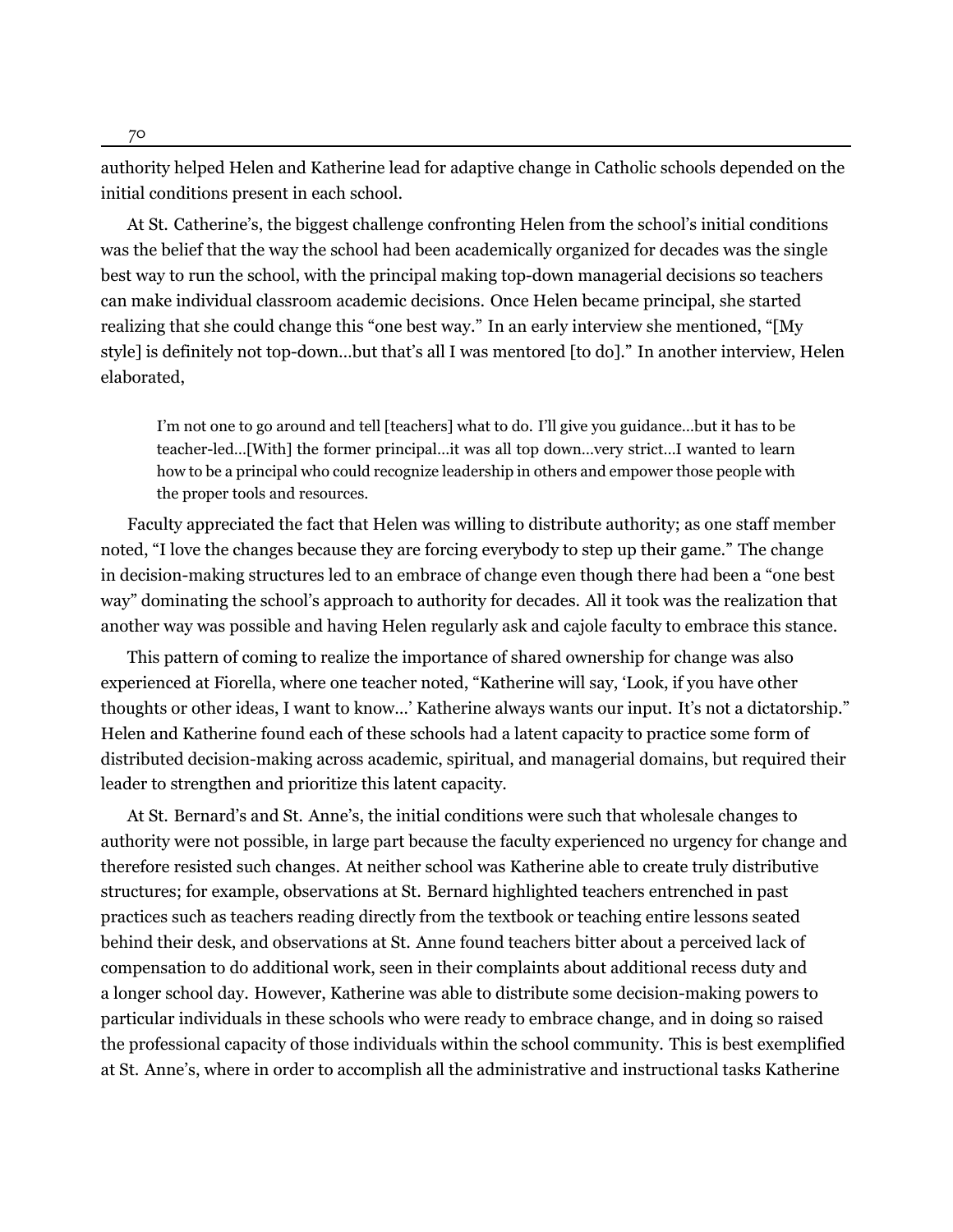needed to complete, she directly shared authority with her assistant principal (a position that did not exist before Katherine's tenure). This assistant principal noted,

I am so grateful that she has literally put a desk in her office [for me]. Because I don't think I would have the full picture of what this job looks like if I did not share this space with her. And with that, I think that having her as a conversation partner and listening to her ideas and her willingness to listen to my ideas has helped me grow exponentially since the beginning of the year.

Since Katherine determined almost immediately at St. Anne's that the conditions didn't support broad distribution of authority and that change couldn't be successfully managed without this distribution, Katherine empowered an assistant principal to walk alongside her and assume some of these responsibilities.

Advocates for widescale organizational reform in the Catholic sector have called on Catholic school stakeholders to reform the allegedly slow-moving, change-resistant, hierarchical nature of the institutions governing Catholic elementary schools [\(O'Keefe & Goldschmidt, 2014\)](#page-29-1). These advocates have suggested that the sector's crisis has been exacerbated by poorly designed structures that incentivize ineffective practice, and so leaders must build new structures in order to become effective (FADICA, [2015](#page-26-3); [2020\)](#page-27-1). Katherine's experiences at St. Bernard's and St. Anne's seem to confirm this perspective, since leadership for adaptive change didn't fully emerge as a result of the initial conditions at these two schools, and yet she was still able to distribute leadership and authority to positive effect in both places. So while our data show that harsh initial conditions will have considerable impact on the prospects of distributing authority, these initial conditions are not determinative of whether or not some degree of leadership distribution can in fact occur.

#### **Locating Instructional Leadership Appropriately within the Change Process**

The third core attribute of complex adaptive schools is their ability to sustain intentional instructional leadership that enhances the culture of teaching and learning within a school [\(McQuillan](#page-28-10), [2016](#page-28-10)). Since Catholic schools have a historical track record of producing high student achievement outcomes and creating more equitable student achievement for students from different socioeconomic and racial backgrounds ([Freeman & Berends](#page-27-12), [2016\)](#page-27-12), many Catholic school change advocates have emphasized that improving the academic quality of schools must be at the core of any Catholic educational change management process [\(Dorner et al., 2011;](#page-26-6) [Neumerski](#page-28-5) [& Cohen](#page-28-5), [2019](#page-28-5)). Consistent with these two premises, we found that leadership for adaptive change only occurred in our four focal schools when Helen and Katherine prioritized reforms to the instructional core. However, despite the centrality of effective instructional leadership to the maintenance of these complex adaptive schools, our findings also suggest that it was only when balancing academic reforms with other necessary spiritual and operational reforms that Helen and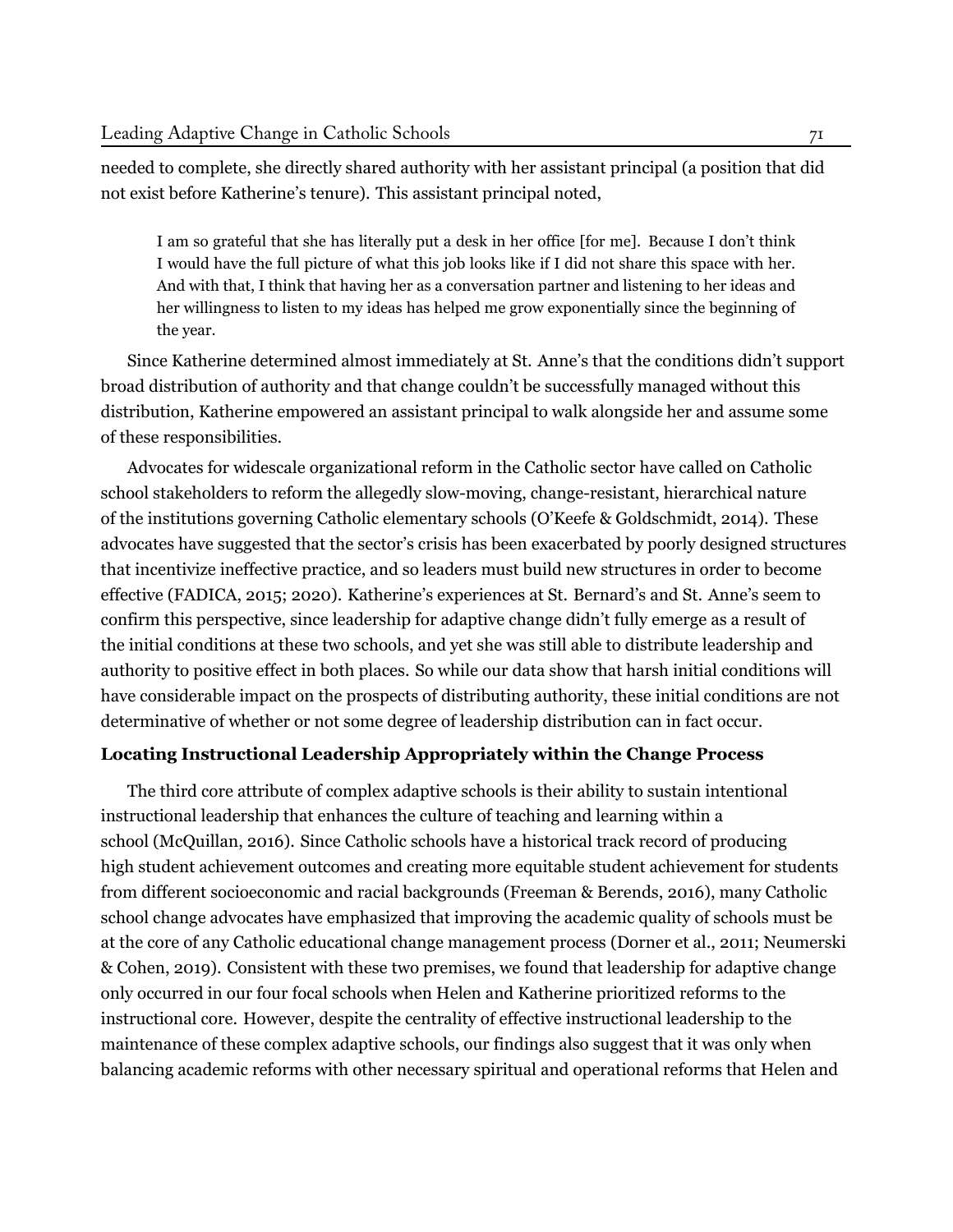Katherine created sustainable and effective instructional leadership systems in their schools.

At St. Bernard's, which had a reputation for low student achievement, Katherine confronted a challenging dilemma:

[The culture at St. Bernard's] was always about celebrating and 'how can we make everything fun?' to the point where the focus wasn't on learning. And so that was the biggest thing I saw coming in and I thought, 'Okay, this is what we need to work on changing'…There's all these wonderful things, but the academic rigor is not what it should be.

The school culture was defined by Katherine and others as being "great" and as having a "lot of love," so Katherine believed the new instructional leadership strategies would have great effect. But in her efforts to enhance St. Bernard's academic rigor via new instructional leadership strategies such as beginning a series of frequent, unannounced classroom instructional observations, Katherine encountered setbacks: "A crucial piece for me is being in the classrooms…. There was real anxiety about me being in the room." Accordingly, Katherine realized that, despite the need for enhanced rigor and the assumption that the school culture was stable and positive, some other change to reduce the anxiety in the process of implementing instructional reform would be a necessary first step.

A more effective approach was demonstrated at St. Catherine School, where Helen attempted in her initial years as principal to redesign curriculum maps aligned to the Common Core State Standards. The following excerpt from site visit field notes captures a faculty meeting when Helen showed she knew her instructional leadership reforms wouldn't take hold if they were imposed, despite their importance to the work that was needed to update the curriculum at the school:

Technology Coordinator: We should concentrate on smaller pieces of the curriculum to apply skills so we're teaching one piece really deep….

Helen: So how do we put these ideas into practice?

Assistant Principal: We identify topics in the curriculum but which teachers don't teach yet. I will look into the standards and find what are missing.

Helen: Teachers need to dig into the Common Core themselves or they will never learn it, but we will help them as they struggle initially

The reform was clear: increase academic rigor and align instruction to that increased rigor of the curriculum. But Helen demonstrated an awareness, along with her other instructional leaders at this faculty meeting, that the reform couldn't happen without teachers having time and space to adapt and explore. Helen shows the need for principals to weigh the importance of instructional reform with the other needs of the school.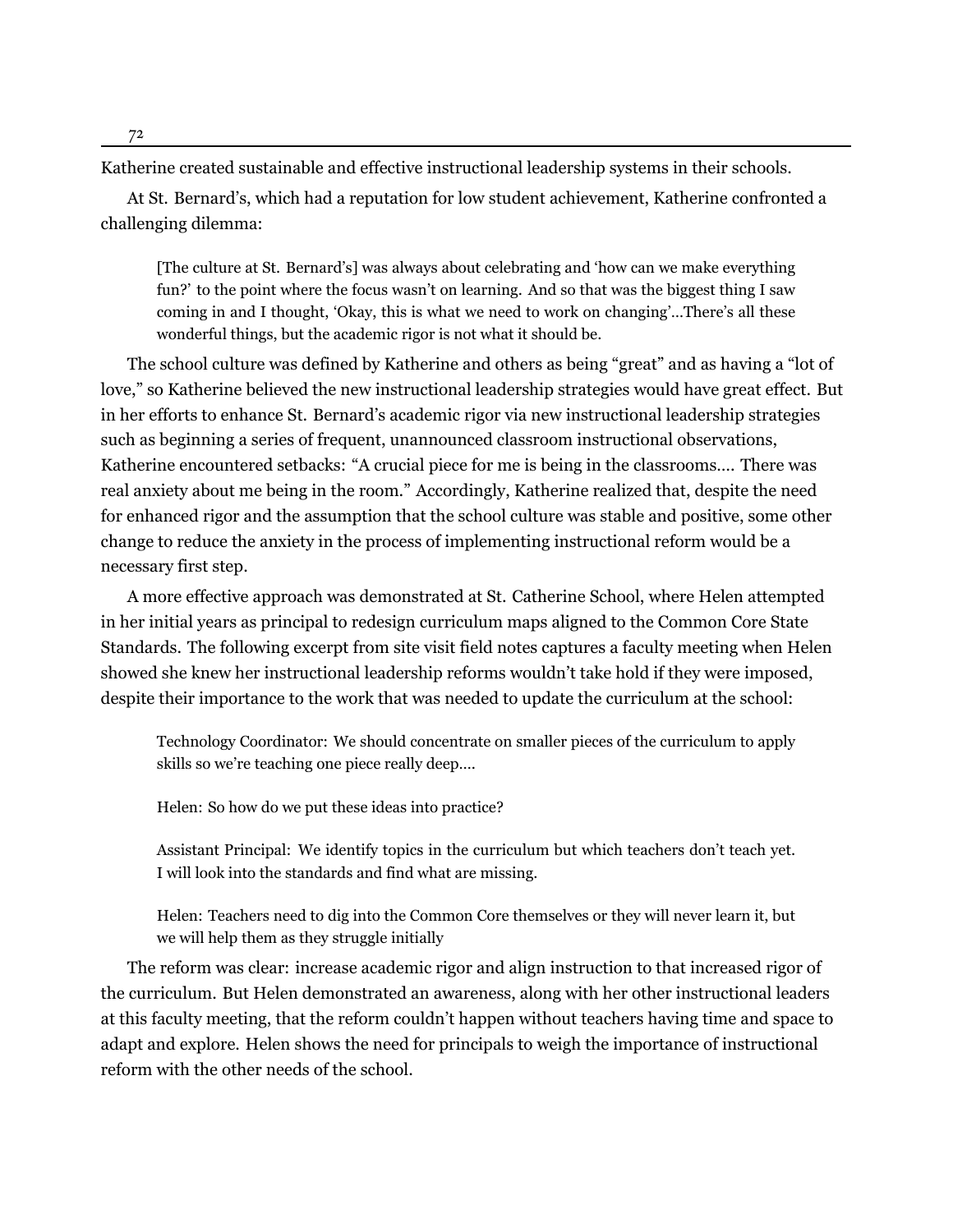#### Leading Adaptive Change in Catholic Schools

We found that Helen's approach to balancing instructional leadership with other demands and empowering teachers to take over the responsibilities for instructional leadership was one of the primary factors ensuring the success of leadership for adaptive change at St. Catherine's. Katherine and Helen both implemented academic reforms associated with "best practices" (e.g., instructional rounds at St. Bernard's, curriculum mapping at St. Catherine's). But Helen was successful where Katherine wasn't because Helen demonstrated an ability to situate academic reforms alongside an accurate diagnosis of the school's and teachers' readiness for instructional leadership changes. Helen, more so than Katherine at St. Bernard, demonstrated that, while instructional leadership remains essential to change management in Catholic schools, it likely intertwines with other relevant aspects of teaching and learning.

## **Connecting Relational Trust to a School's Catholic Identity**

The final core attribute of the complex adaptive schools heuristic is the presence of relational trust between and among stakeholder groups that allow shared school culture, distributed authority structures, and intentional instructional leadership to coalesce ([McQuillan](#page-28-10), [2016\)](#page-28-10). Following from Bryk and Schneider's [\(2002\)](#page-26-13) research into the way relational trust is created in a school, theories of educational change have emphasized the instrumental value of relational trust in successful change management: without its presence, stakeholders' ability to be resilient during change suffers. While our analysis of the presence or absence of leadership for adaptive change in these four Catholic schools did not challenge Bryk and Schneider's ([2002](#page-26-13)) findings, our evidence did indicate that maintaining relational trust for the purposes of successful change management only had value in these schools to the extent that Helen and Katherine were able to root that relational trust in each school's understanding of its Catholic identity and mission.

One key example of this finding came from Katherine's early years at Fiorella, when she realized that there was great academic strength at the school but few connections between school leadership and the broader school community. To address this disconnect, Katherine noted:

My biggest thing my first year was to try to build trust and to try to build relationships and that meant being at every Sunday basketball game and every fundraiser and every event and joining the local parish and going and talking at Masses and doing everything I felt like I possibly could to be visible and be out there and get to know people in the community as well.

Katherine believed trust could only be built within the pre-existing communal, Catholic culture of the school. So beyond her regular presence in the religious and communal rituals to help build trust, Katherine instituted a yearly virtue-oriented theme to help the school coalesce around their school's mission. In the middle of Katherine's tenure at Fiorella, one teacher described Katherine's work with these themes: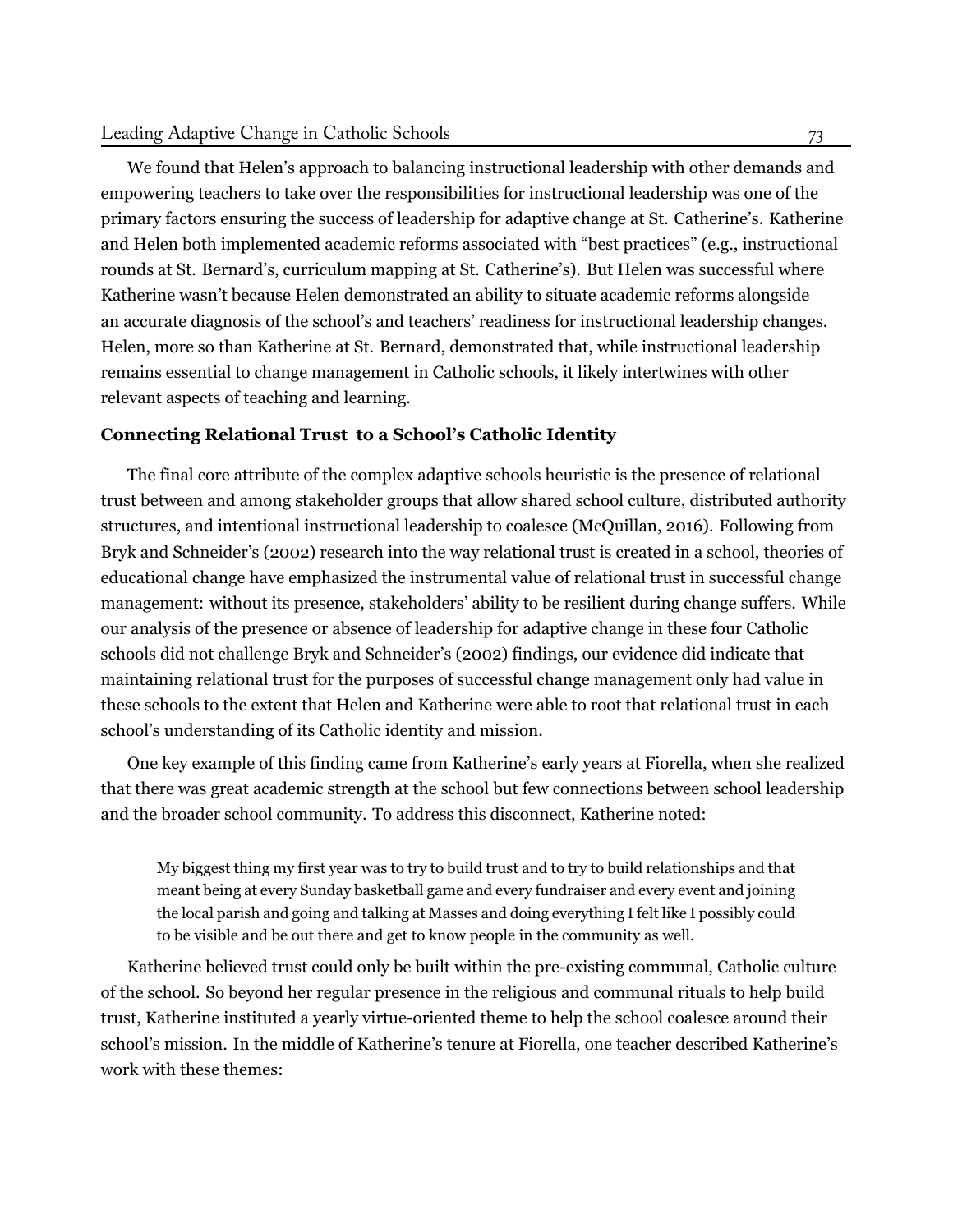Katherine picks a theme and really focuses a lot on that. This year it was with peace. And the whole thing with the peacemakers, you saw the little things, like with the pre-K students holding the doors for each other. The [theme] peacemaker also made an awareness of kids that have learning disabilities or special needs and [taught the students] that you don't want to exclude anybody, you want to accept everybody.

Katherine entered a community assuming that relational trust was a necessary attribute to allow successful change management to take place, but she also knew this trust would not take hold without a clear articulation for how it was rooted in the school's Catholic identity. Her efforts were rewarded by the recognition she received from faculty members as represented in the previous quotation.

As highlighted in this example from Fiorella, we found that Helen and Katherine's efforts at leading for adaptive change at these four schools relied on their ability to align the instrumental and spiritual value of relational trust. Helen and Katherine were only successful at leading for adaptive change when they made efforts at these two schools to frame the work of change management as something that would rely on an emerging relational trust rooted in their school's approach to the work of living out Catholic identity. For example, in reference to the school motto that Helen worked on with her faculty as they navigated change at St. Catherine's, DREAM BIG (Determination, Respect, Excellence, Accountability, Mastery, and Belief in God), "DREAM BIG is everything we are." Relational trust helps a school manage change in its own right ([Bryk](#page-26-13) & [Schneider](#page-26-13), [2002](#page-26-13)), but we found that leadership for adaptive change only emerged in these Catholic schools to the extent these two leaders thought carefully through a Catholic approach to relational trust.

#### **The Continuities Necessary to Sustain Change**

In our re-analysis of Helen's and Katherine's leadership practice at these four schools, we found the four attributes Kershner and [McQuillan](#page-27-3) ([2016](#page-27-3)) associated with leadership for adaptive change present in different degrees, suggesting the differing extent of Helen's and Katherine's ability to lead for adaptive change. And, as summarized in Table 2, we found that the relative absence or presence of these attributes was also associated with Helen's and Katherine's ability to help move these schools along the path to becoming complex adaptive systems. Ultimately, we found that the organizational challenges Helen and Katherine had to confront in these Catholic elementary parish schools in order to engage in continuous improvement were not unique to these schools. The need for a redeveloped instructional core at St. Catherine's and the need to solve core operational and faculty trust issues at St. Anne's, for example, are very similar to the kinds of managerial, academic, and spiritual leadership challenges confronted by most Catholic elementary school principals (FADICA [2015](#page-26-3); [2020;](#page-27-1) [Goldschmidt](#page-27-2) & Walsh, [2013](#page-27-2)).

As evidenced above, these challenges called for these two leaders to use more than just a

74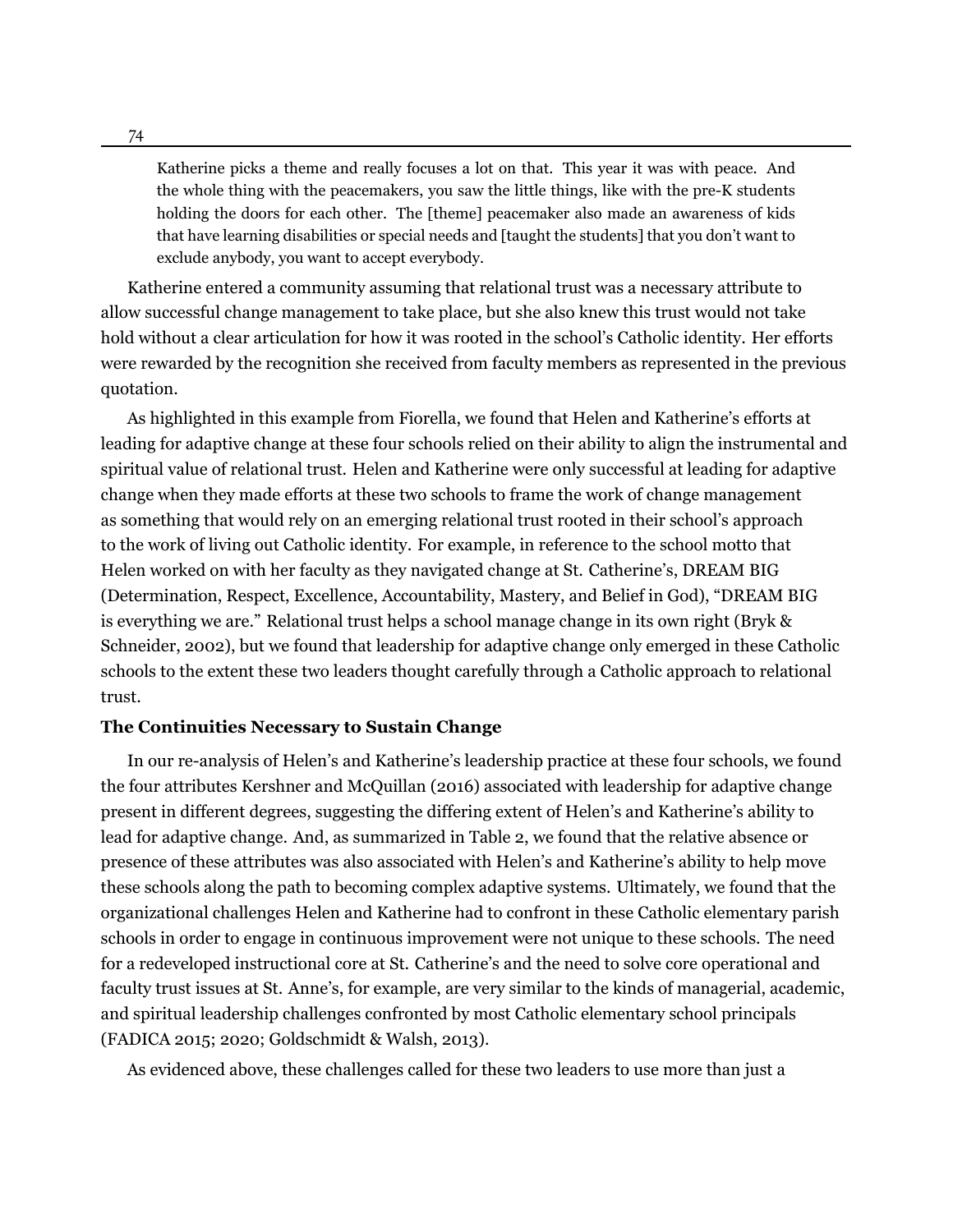#### Leading Adaptive Change in Catholic Schools

"technically rational" approach to school leadership. The four themes we've presented reflect the different ways Helen and Katherine found to bring a "complex adaptive" approach to their school leadership. In the sections above, we provided evidence of the nuanced range of responses to the intersecting managerial, academic, and spiritual organizational challenges Helen and Katherine implemented, drawing on the four attributes of leadership for adaptive change to enhance their capacity to manage the complexity of organizational change processes. A combination of building a shared school culture ready to embrace change, distributing authority without disrupting all previously present power structures, appropriately balancing instructional leadership reform with other organizational reforms, and relying on relational trust rooted in Catholic identity allowed Helen and Katherine to succeed at sustaining changes where each attribute could be made to work in concert.

Yet it is important to note that Helen and Katherine were not universally successful at navigating through complex cycles of emergence at all four schools. For example, St. Bernard's struggled during and after Katherine's tenure and has since closed; St. Anne's K-8 program remains in development with long-term success and yet is still undetermined, in part, because of Katherine's lack of capacity to change maladaptive initial conditions. In our assessment, St. Catherine's and Fiorella were much further along the process of becoming complex adaptive schools than St. Bernard's or St. Anne's. And the degree to which the four attributes of leadership for adaptive change worked collectively for each principal at each campus ultimately depended on the presence of two continuities, continuity of school leadership and continuity of school organizational system. In this brief final section, we highlight the importance of these two continuities.

We found that having continuity in school leadership is essential for a Catholic elementary school to continue to function in a complex adaptive way. Helen and Katherine stayed at St. Catherine's and Fiorella, respectively, long enough to guide their communities from moments of disequilibrium to the status quo through the emergence of new adaptive equilibrium. More than any specific feature of leadership for adaptive change these two principals used, it was a leader staying at a school through one "cycle of emergence" (see Figure 1) that allowed St. Catherine's and Fiorella to remain complex adaptive systems and confront new disequilibria as they emerged. Yet as [Rangel](#page-29-11) ([2018\)](#page-29-11) has summarized in her review of the literature on principal turnover in public schools, there is currently high turnover in the principalship, and productive educational change has suffered because of it. While bringing some element of leadership for adaptive change can help solve minor problems or dilemmas within a school, like the creation of a relatively less authoritarian leadership structure at St. Anne's or the ability to address the low quality of the instructional culture at St. Bernard's, our findings seem to confirm previous educational change research that suggests meaningful and long-term educational change can only occur when a leader is given as long as a five-to-seven year tenure to address systemic reforms in complex ways ([Fullan, 2010\)](#page-27-13). The findings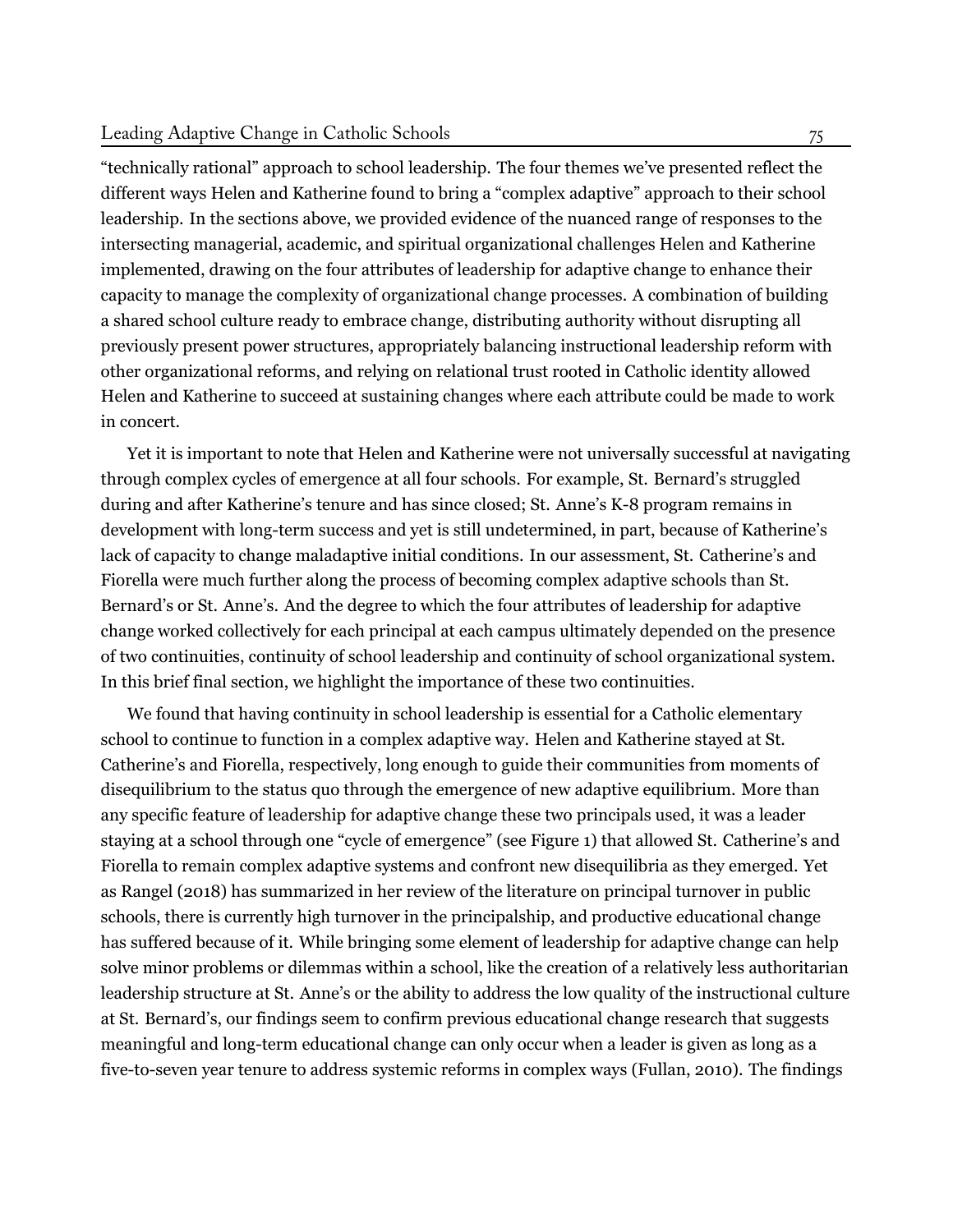76

above highlight the ways Catholic elementary schools can create conditions within the principalship for school leaders to fully navigate a single "cycle of emergence," but that there will be little prospect for the creation of a resilient and adaptive school culture open to necessary changes unless school leadership structures are constructed with continuity in mind.

Relatedly, the continuity of a school's organizational system allows all school community members to share in the responsibility of change management. For reasons as varied as uncompetitive salaries and job satisfaction [\(Boyle](#page-26-2), [2016](#page-26-2)), Catholic schools cannot always retain high quality principals. But partially moving against the emerging common sense in the field that assumes leadership problems may be solved if the parish-based system of governance in these elementary schools were fundamentally changed or altered ([Smarick & Robson](#page-30-0), [2015\)](#page-30-0), our findings suggest the parish model can in fact be made an effective site of complex adaptive change. The political stability of the initial conditions at the parish-organized schools most associated with complex adaptive leadership in our study (St. Catherine's and Fiorella) was defined by the willingness of pastors, advisory boards, and other powerful community stakeholders to continue to support the change management processes Helen and Katherine enacted at each school, further supporting their ability to sustain themselves in their leadership roles at each school. Organizational structures were sustained at both schools over multiple years; even in the case of Katherine at Fiorella, after Katherine's tenure ended these structures were sustained because the parish school community was stable and consistent enough to sustain change without the principal being the sole change agent. While having a leader who can lead for adaptive change is a necessary requirement, our findings indicate that it is not sufficient. A Catholic school community hoping to sustain a complex adaptive culture of systemic change must also actively encourage and support a principal attempting to lead for adaptive change.

#### **Conclusions, Limitations, and Recommendations**

We have shown in this article what leadership for adaptive change can look like in Catholic elementary schools and the ways Catholic schools can be transformed into complex adaptive schools better able to confront the organizational challenges most Catholic elementary schools face in an era defined by student enrollment declines and increasing school closures. In addition, we have highlighted in this article how the four attributes of leadership for adaptive change must be combined and aligned to a school's mission rather than mandated based on a leader's preferences, and we have pointed to the primary organizational continuities that seem to be necessary for a Catholic elementary school to reflexively maintain a culture of complex adaptive change.

The major limitation of this study of complex change management in Catholic elementary schools, though, is that while we have ample evidence of the initial conditions and changes that occurred at each school and in Helen and Katherine's leadership styles over ten years, we primarily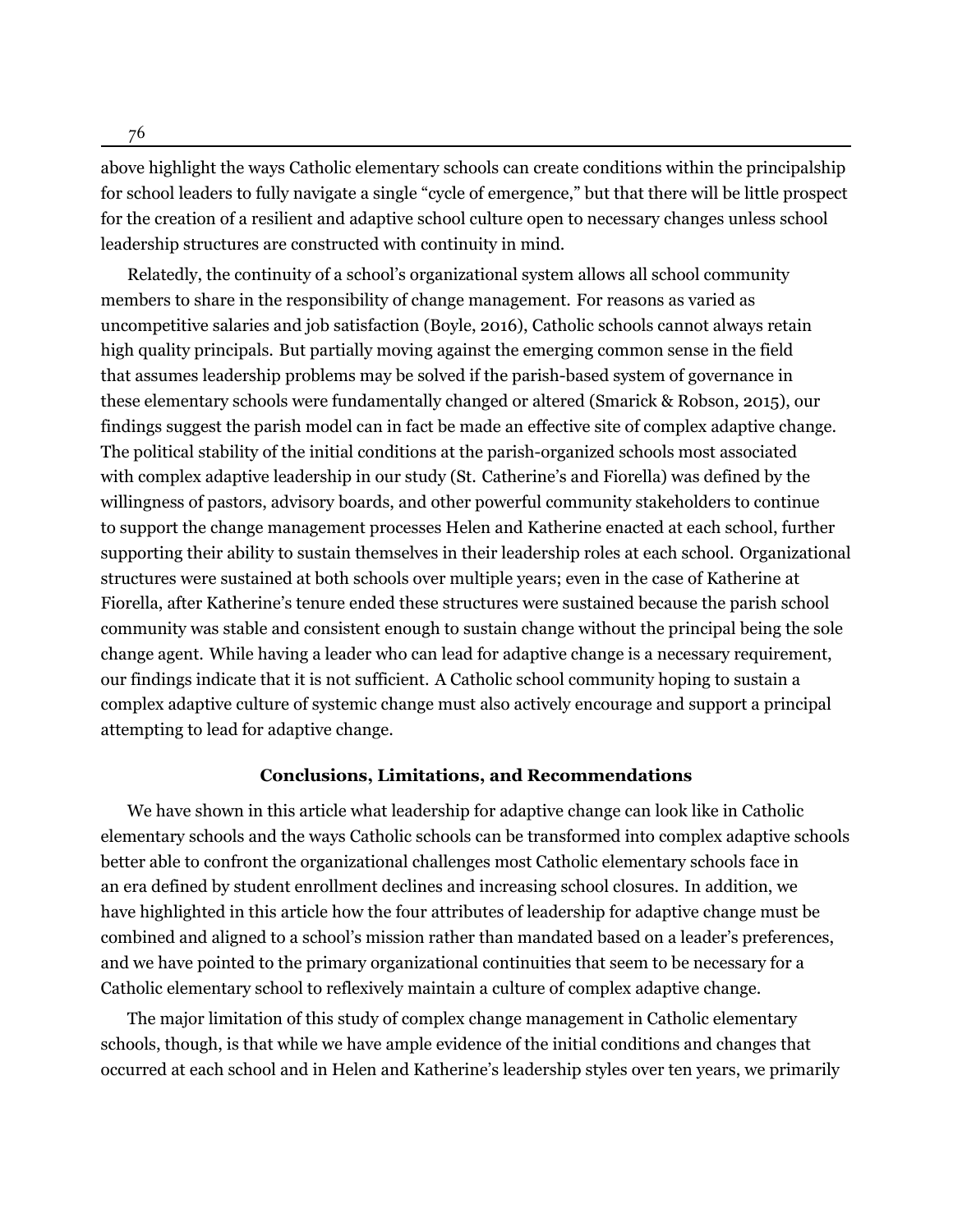#### Leading Adaptive Change in Catholic Schools

looked at the factors that contribute to a school becoming a complex adaptive system rather than assessing the impact of these schools becoming complex adaptive systems on the school's ability to stay open. We acknowledge that our decade-long researcher-participant relationships with the two principals in these case studies provided us analytical insight into their leadership practice that most researchers of Catholic school leadership would not readily have, which increases our level of certainty about the trustworthiness of these findings. But it should also be noted that our positionality as qualitative researchers studying Catholic education, educational change, and educational leadership bias us toward looking at the complexities of schools and systems rather than the direct cause and effect of certain leadership inputs on school or student outcomes. While our research suggests that leadership for adaptive change has contributed to the long-term successes at St. Catherine's and Fiorella, we cannot at this point say which of the factors discussed in this article are directly associated with this success.

Therefore, while we can suggest using data collected in these longitudinal qualitative case studies that leadership for adaptive change is possible in Catholic schools and tends to look a certain way, we cannot at this time offer specific guidance about whether the development of leadership for adaptive change within a single school will prevent that school from closing. Catholic elementary schools are complex environments navigating a period of organizational crisis that requires leaders to engage some form of change management. Our initial suggestion in this article that a "complex adaptive" school leadership frame would be more useful for leaders confronting this crisis stems from our assumption that currently popular "technically rational" approaches to school leadership have not adequately assisted most Catholic school leaders in successfully confronting the kind of change management this crisis requires. Yet what this article ultimately can demonstrate is particular, context-specific ways in which Catholic schools operating as complex adaptive systems and employing leadership for adaptive change can find ways to survive in the sector's contemporary era of organizational crisis. As more Catholic schools continue to close as a result of economic and demographic crises, additional research into how school survival can be predicted or replicated will be essential, whether through this framework for leadership for adaptive change or other change management processes or frameworks.

Future research into leadership for adaptive change in Catholic schools must also consider the nuances of what it might mean to establish leadership for adaptive change between and across different types of Catholic elementary school governance models (e.g., in diocesan, private, or multiparish settings), different geographical locations (e.g., urban, rural, suburban), and different school community racial and socioeconomic demographics. The four schools we worked with represented a range of these features rather than directly comparable situations and environments. Especially as new governance types continue to emerge (FADICA, [2020\)](#page-27-1) and the demographics of who attends which Catholic schools in a given (arch)diocese continue to shift (NCEA, [nd](#page-28-0)), leadership for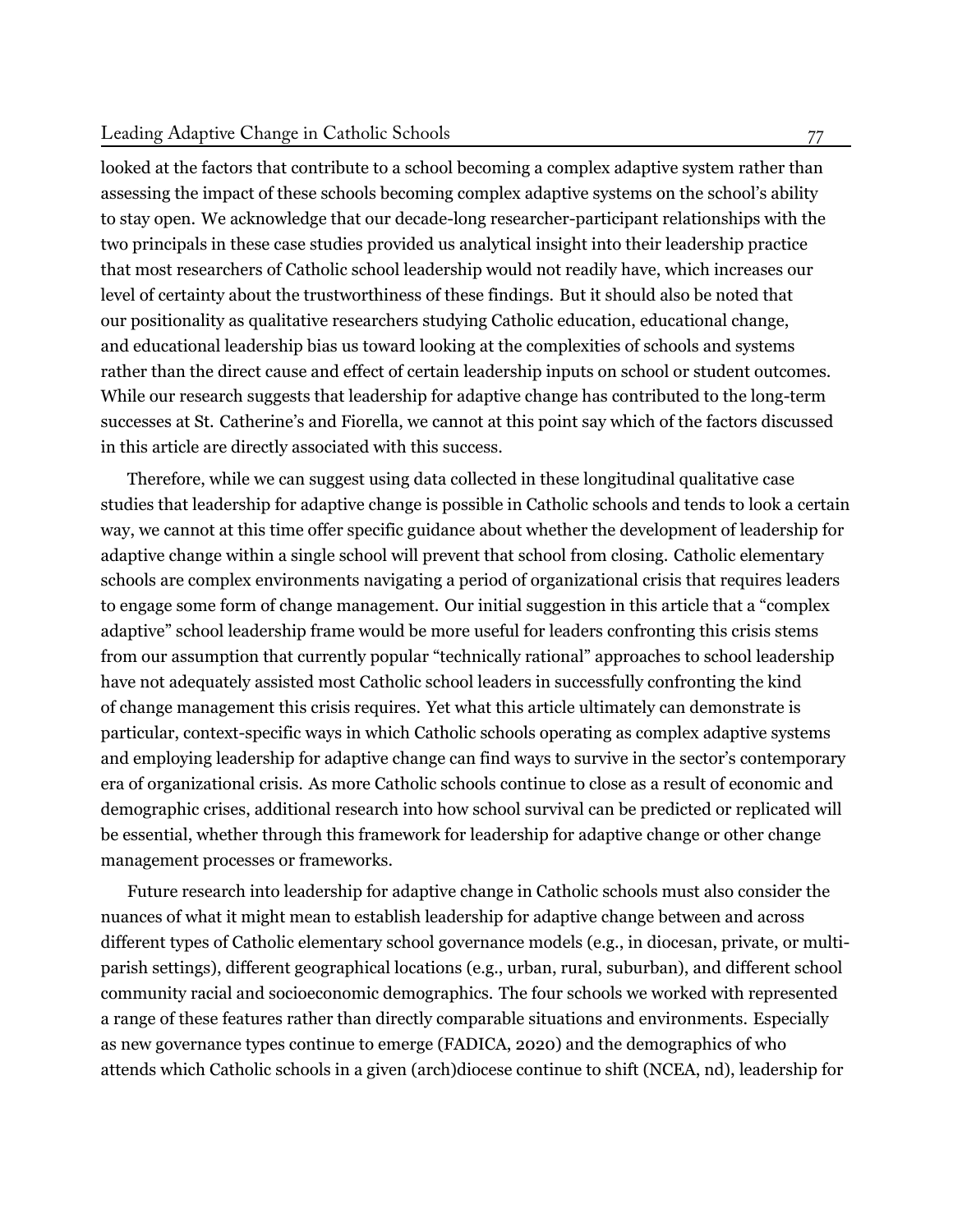adaptive change may share the common features we discuss here but could very well have different emphases depending on the needs and initial conditions of a school.

In addition, future research should look into how educators are prepared to lead Catholic schools. While most leadership preparation at this time emphasizes the technical and skills-based preparation of leaders ([Boyle,](#page-26-2) [2016;](#page-26-2) [Ozar et al.,](#page-29-3) [2019\)](#page-29-3), our research suggests that leaders must be prepared to embrace a complex adaptive schools heuristic in their understanding of ongoing educational changes in schools. The themes and continuities discussed above could help to guide the curriculum design of future leadership preparation in diocesan training programs or universitybased leadership preparation efforts.

78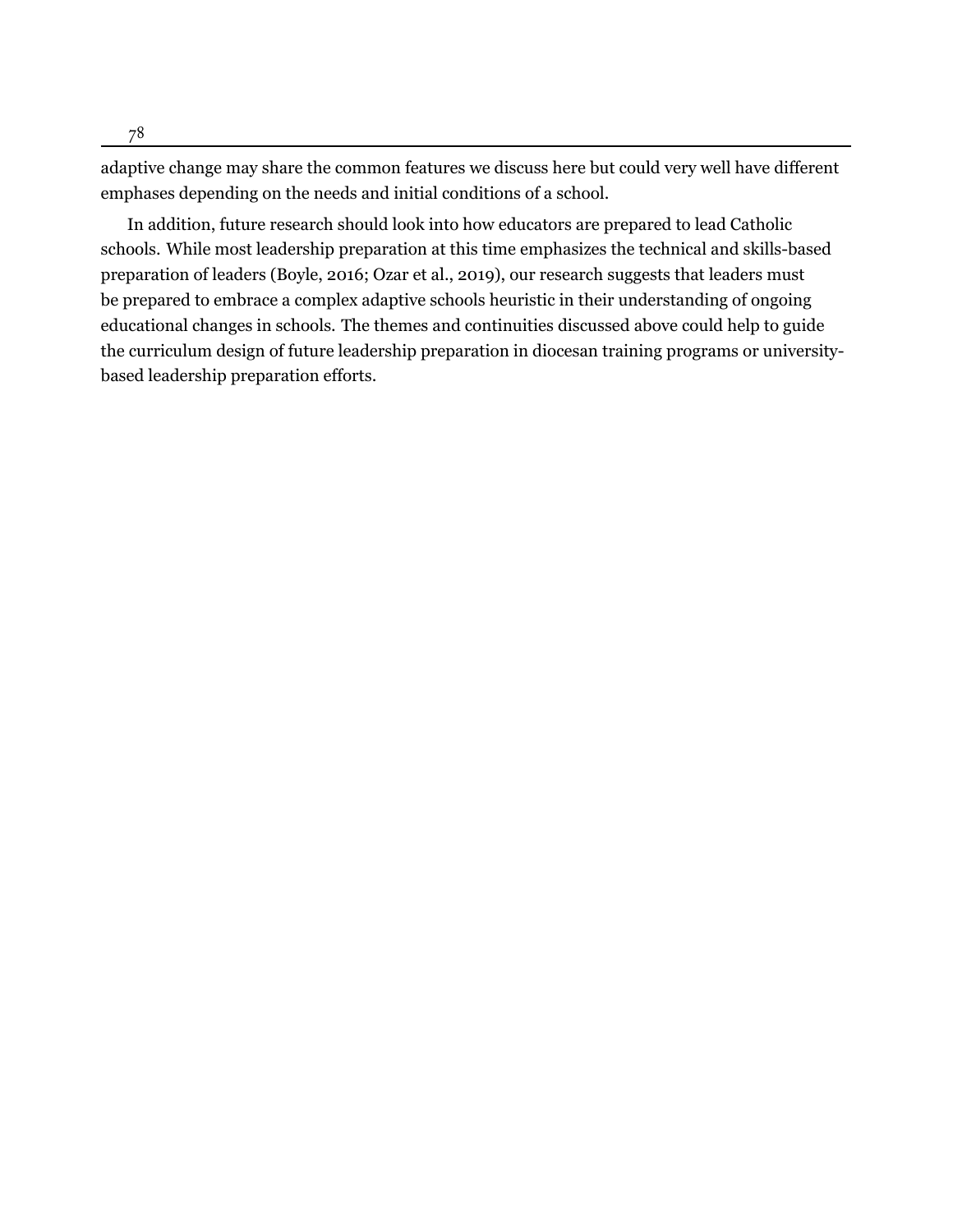#### **References**

- <span id="page-26-4"></span>Beabout, B. (2012). Turbulence, perturbance, and educational change. *Complicity: An International Journal of Complexity and Education*, *9*(2), 15–29. <https://doi.org/10.29173/cmplct17984>
- <span id="page-26-10"></span>Bowen, G.A. (2009). Document analysis as a qualitative research method. *Qualitative Research Journal*, *9*(2), 27–40. <https://doi.org/10.3316/QRJ0902027>
- <span id="page-26-0"></span>Boyle, M., Donahue, G., Donoghue, M.P., Faber, D., Jones, F., Ray-Timoney, J., Tesche, B., & Uhl, T. (2020). Witness to hope: Catholic schools respond to COVID-19. *Journal of Catholic Education*, *23*(1), 102–112. <https://doi.org/http://dx.doi.org/10.15365/joce.2302062020>
- <span id="page-26-2"></span>Boyle, M.J. (2016). Introduction to the focus section: Preparing leaders in light of the standards. *Journal of Catholic Education*, *19*(3), 290–292. <https://doi.org/http://dx.doi.org/10.15365/joce.1903142016>
- <span id="page-26-13"></span>Bryk, A., & Schneider, B. (2002). *Trust in schools: A core resource for improvement*. New York, NY: Russell Sage Foundation.
- <span id="page-26-1"></span>Bryk, A.S., Lee, V.E., & Holland, P.B. (1993). *Catholic Schools and the Common Good*. Cambridge, MA: Harvard University Press.
- <span id="page-26-5"></span>Cattaro, G.M., & Cooper, B.S. (2007). *International handbook of Catholic education: Challenges for school systems in the 21st century*. Dordrecht, The Netherlands: Springer.
- <span id="page-26-11"></span>Charmaz, K. (2000). Grounded theory: Objectivist and constructivist methods. In Denzin, N.K., & Lincoln, Y.S. (Eds.), *Handbook of qualitative research* (2nd ed) (pp. 509–536). SAGE. [https://doi.org/Thousand](https://doi.org/Thousand Oaks, CA) Oaks, CA
- <span id="page-26-9"></span>Creswell, J.W., & Poth, C.N. (2018). *Qualitative inquiry and research design: Choosing among five approaches* (4th ed). Thousand Oaks, CA: SAGE.
- <span id="page-26-7"></span>Davis, B., & Sumara, D.J. (2006). *Complexity and education: Inquiries into learning, teaching, and research*. New York, NY: Routledge.
- <span id="page-26-12"></span>Defiore, L. (2014). Finances and Catholic schools: Toward a viable future. In Bauch, P.A. (Ed.), *Catholic schools in the public interest: Past, present, and future directions* (pp. 273–300). Charlotte, NC: Information Age Publishing.
- <span id="page-26-6"></span>Dorner, L.M., Spillane, J.P., & Pustejovsky, J. (2011). Organizing for instruction: A comparative study of public, charter, and Catholic schools. *Journal of Educational Change*, *12*(1), 71–98. <https://doi.org/10.1007/s10833-010-9147-5>
- <span id="page-26-8"></span>Fenwick, T. (2010). Complexity theory, leadership, and the traps of utopia. *Complicity: An international journal of complexity and education*, *7*(2), 90–96. <https://doi.org/10.29173/cmplct8946>
- <span id="page-26-3"></span>Foundations and Donors Interested in Catholic Schools [FADICA]. (2015). *Breathing new life into Catholic schools: An exploration of governance models. FADICA.*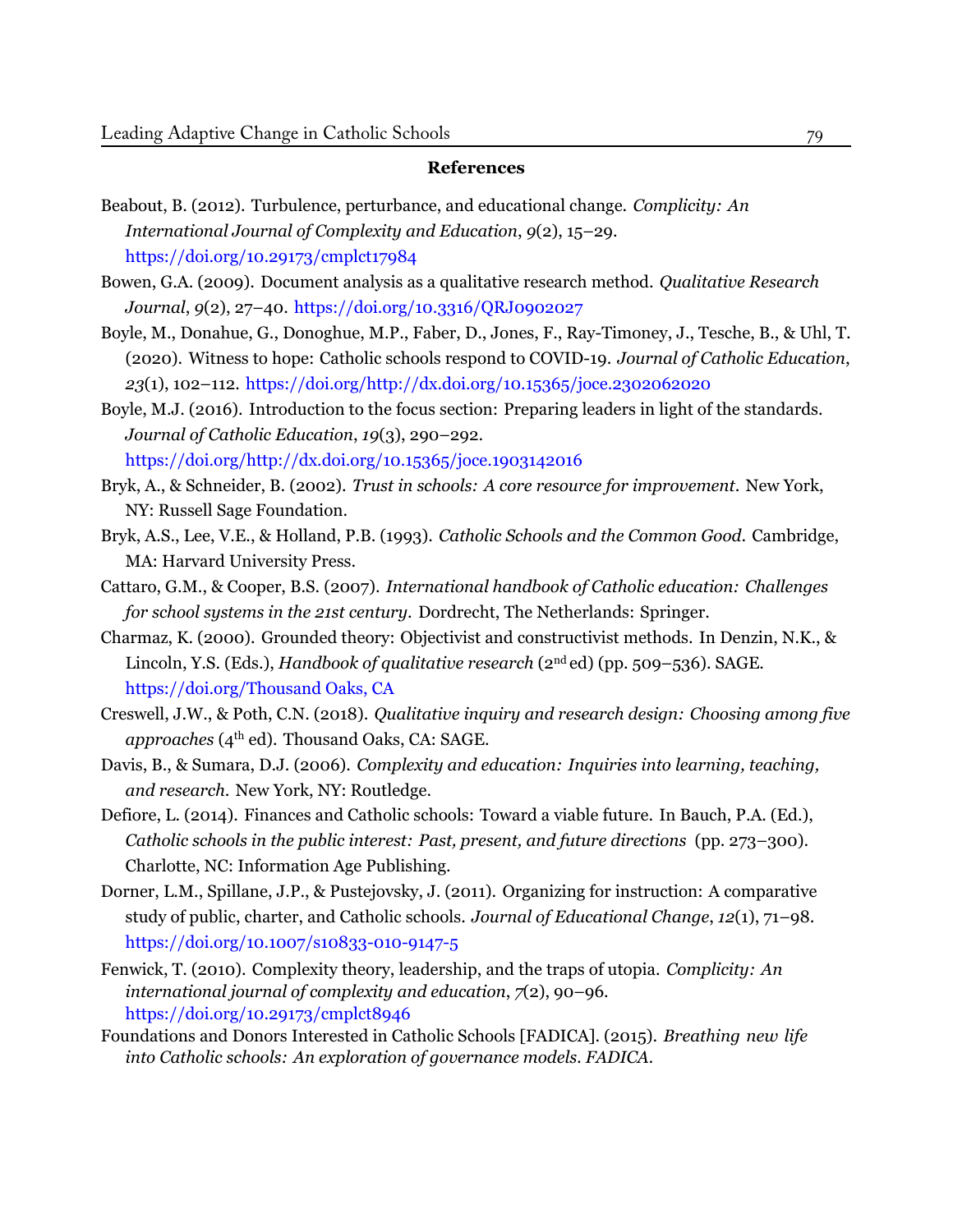80

Retrieved from [https://publications.fadica.org/main/Publications/tabid/101/ProdID/61/](https://publications.fadica.org/main/Publications/tabid/101/ProdID/61/Breathing_New_Life_into_Catholic_Schools_An_Exploration_of_Governance_Models.aspx) [Breathing\\_New\\_Life\\_into\\_Catholic\\_Schools\\_An\\_Exploration\\_of\\_Governance\\_Models.aspx](https://publications.fadica.org/main/Publications/tabid/101/ProdID/61/Breathing_New_Life_into_Catholic_Schools_An_Exploration_of_Governance_Models.aspx)

- <span id="page-27-1"></span>Foundations and Donors Interested in Catholic Activities [FADICA]. (2020). *Managing governance change in PreK-12 Catholic schools*. FADICA. [Retrieved from](https://www.fadica.org/images/initiatives/Managing_Governance_Change_Final_4-6-20.pdf) [https://www.fadica.org/images/initiatives/Managing\\_Governance\\_Change\\_Final\\_4-6-20.pdf](https://www.fadica.org/images/initiatives/Managing_Governance_Change_Final_4-6-20.pdf)
- <span id="page-27-12"></span>Freeman, K.J., & Berends, M. (2016). The Catholic school advantage in a changing social landscape: Consistency or increasing fragility? *Journal of School Choice*, *10*(1), 22–47. <https://doi.org/10.1080/15582159.2015.1132937>
- <span id="page-27-13"></span>Fullan, M. (2010). *All Systems Go: The Change Imperative for Whole System Reform*. Thousand Oaks, CA: Corwin.
- <span id="page-27-0"></span>Garnett, N.S. (2020). Why we still need Catholic schools. *City Journal*. [Retrieved](https://www.city-journal.org/catholic-schools-alternative-for-disadvantaged-kids) from <https://www.city-journal.org/catholic-schools-alternative-for-disadvantaged-kids>
- <span id="page-27-9"></span>George, A.L., & Bennett, A. (2005). *Case studies and theory development in the social sciences*. Cambridge, MA: MIT Press.
- <span id="page-27-10"></span>Glaser, B.G., & Strauss, A.L. (1967). *The discovery of grounded theory*. New York, NY: Routledge.
- <span id="page-27-7"></span>Goertz, G. (2006). *Social science concepts: A user's guide*. Princeton, NJ: Princeton University Press.
- <span id="page-27-2"></span>Goldschmidt, E.P., & Walsh, M. (2013). Catholic elementary schools: What are the models? *Journal of Catholic Education*, *17*(1), 110–134. <https://doi.org/http://dx.doi.org/10.15365/joce.1701072013>
- Grace, G.R., & O'Keefe, J. (2007). *International handbook of Catholic education: Challenges for school systems in the 21st century*. Dordrecht, The Netherlands: Springer.
- <span id="page-27-6"></span>Hallinger, P. (2011). Leadership for learning: lessons from 40 years of empirical research. *Journal of Educational Administration*, *49*(2), 125–142. <https://doi.org/10.1108/09578231111116699>
- <span id="page-27-11"></span>Hill, C.E., Thompson, B.J., & Williams, E.N. (1997). A guide to conducting consensual qualitative research. *The Counseling Psychologist*, *25*(4), 517–572. <https://doi.org/10.1177/0011000097254001>
- <span id="page-27-4"></span>Hopkins, M., Gluckman, M., & Vahdani, T. (2019). Emergent change: A network analysis of elementary teachers' learning about English learner instruction. *American Educational Research Journal*, *56*(6), 2295–2332. <https://doi.org/10.3102/0002831219840352>
- <span id="page-27-8"></span>House, E. (1991). Realism in research. *Educational Researcher*, *20*(6), 2–9. <https://doi.org/10.3102/0013189X020006002>
- <span id="page-27-3"></span>Kershner, B., & McQuillan, P.J. (2016). Complex adaptive schools: Educational leadership and school change. *Complicity: An International Journal of Complexity and Education*, *13*(1), 4–29. <https://doi.org/10.29173/cmplct23029>
- <span id="page-27-5"></span>Lewin, R. (1999). *Complexity: Life at the Edge of Chaos*. Chicago, IL: University of Chicago Press.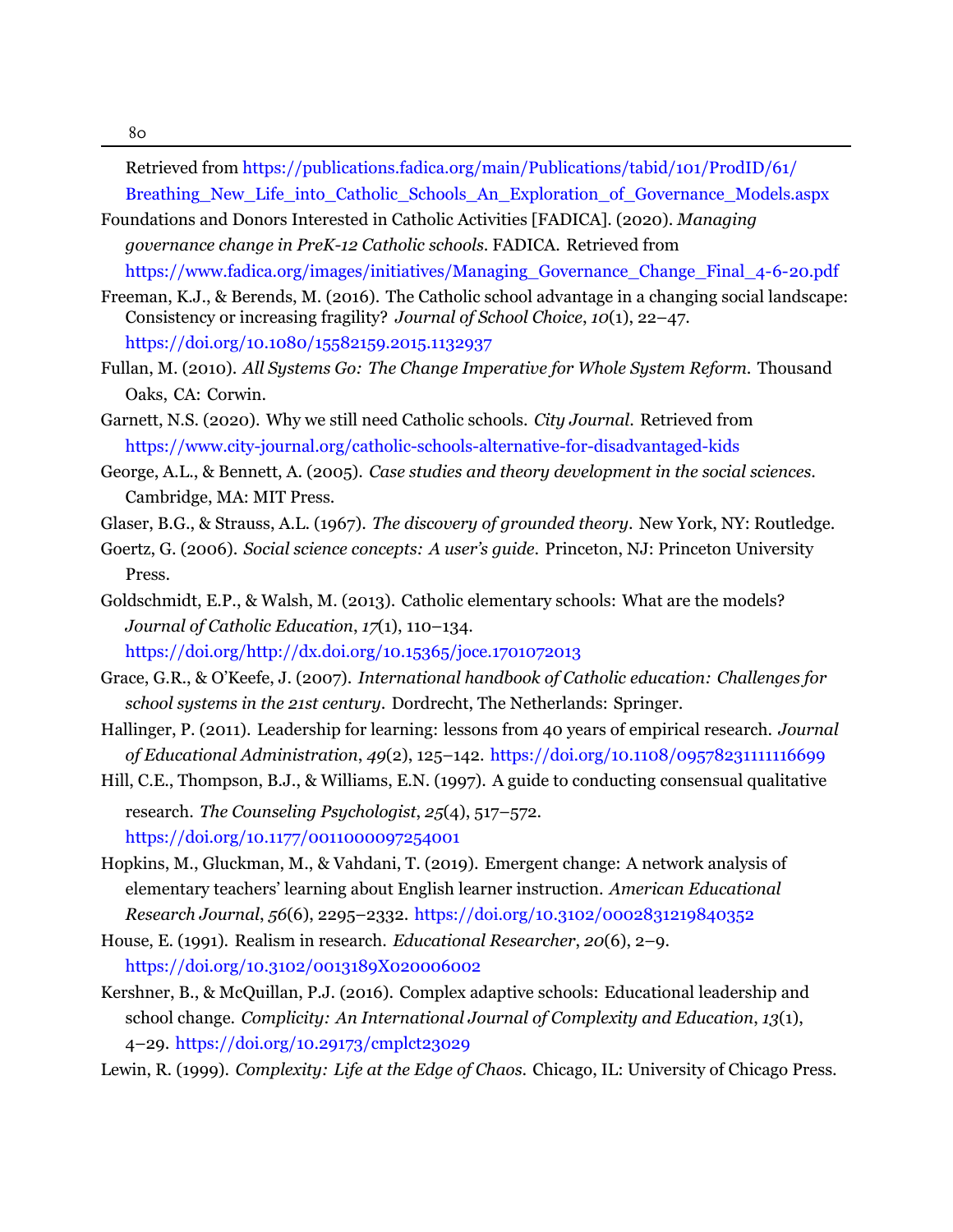- <span id="page-28-12"></span>Maxwell, J. (2004). Causal explanation, qualitative research, and scientific inquiry in education. *Educational Researcher*, *33*(2), 3–11. <https://doi.org/10.3102/0013189X033002003>
- <span id="page-28-1"></span>McDonald, D., & Schultz, M. (2019). *United States Catholic elementary and secondary schools 2018-2019: The annual statistical report on schools, enrollment, and staffing*. National Catholic Educational Association.
- <span id="page-28-2"></span>McDonald, D., & Schultz, M. (2020). *United States Catholic elementary and secondary schools 2019-2020: The annual statistical report on schools, enrollment, and staffing*. National Catholic Educational Association.
- <span id="page-28-3"></span>McDonald, D., & Schultz, M. (2021). *United States Catholic elementary and secondary schools 2019-2020: The annual statistical report on schools, enrollment, and staffing*. National Catholic Educational Association.
- <span id="page-28-8"></span>McQuillan, P.J. (2014). Systems Change: How and When Does It Occur? Paper presented at the American Educational Research Association Meeting, Washington DC.
- <span id="page-28-10"></span>McQuillan, P.J. (2016). Working Across Three Sectors: Catholic, District & Charter School Principals Enacting Adaptive Change. Paper presented at the American Educational Research Association Meeting, Washington, DC.
- <span id="page-28-9"></span>McQuillan, P.J. (forthcoming). Quantifying the complex adaptive system metaphor: Generating the educational transformation heuristic. *International Journal for Complexity in Education*.
- <span id="page-28-6"></span>Mehta, J. (2013). *The allure of order: High hopes, dashed expectations, and the troubled quest to remake American schooling*. Oxford, UK: Oxford University Press.
- <span id="page-28-7"></span>Mehta, J., & Fine, S. (2019). *In search of deeper learning: The quest to remake the American high school*. Cambridge, MA: Harvard University Press.
- <span id="page-28-13"></span>Merriam, S.B. (2009). *Qualitative research: A guide to design and implementation*. San Francisco, CA: Jossey-Bass.
- <span id="page-28-4"></span>Miserandino, A. (2019). The funding and future of Catholic education in the United States. *British Journal of Religious Education*, *41*(1), 105–114. <https://doi.org/10.1080/01416200.2017.1352484>

<span id="page-28-0"></span>National Catholic Educational Association (n.d.). *Catholic school data*. National Catholic Educational Association. [Retrieved](https://ncea.org/NCEA/Who_We_Are/About_Catholic_Schools/Catholic_School_Data/NCEA/Who_We_Are/About_Catholic_Schools/Catholic_School_Data/Catholic_School_Data.aspx) from https: [//ncea.org/NCEA/Who\\_We\\_Are/About\\_Catholic\\_Schools/Catholic\\_School\\_Data/NCEA/](https://ncea.org/NCEA/Who_We_Are/About_Catholic_Schools/Catholic_School_Data/NCEA/Who_We_Are/About_Catholic_Schools/Catholic_School_Data/Catholic_School_Data.aspx) [Who\\_We\\_Are/About\\_Catholic\\_Schools/Catholic\\_School\\_Data/Catholic\\_School\\_Data.aspx](https://ncea.org/NCEA/Who_We_Are/About_Catholic_Schools/Catholic_School_Data/NCEA/Who_We_Are/About_Catholic_Schools/Catholic_School_Data/Catholic_School_Data.aspx)

<span id="page-28-5"></span>Neumerski, C.M., & Cohen, D.K. (2019). The heart of the matter: How reforms unsettle organizational identity. *Educational Policy*, *33*(6), 882–915. <https://doi.org/10.1177/0895904819866918>

<span id="page-28-11"></span>Nuzzi, R.J., Holter, A.C., & Frabutt, J.M. (2013). *Striving for balance, steadfast in faith: The Notre Dame study of U.S. Catholic elementary school principal*. Charlotte, NC: Information Age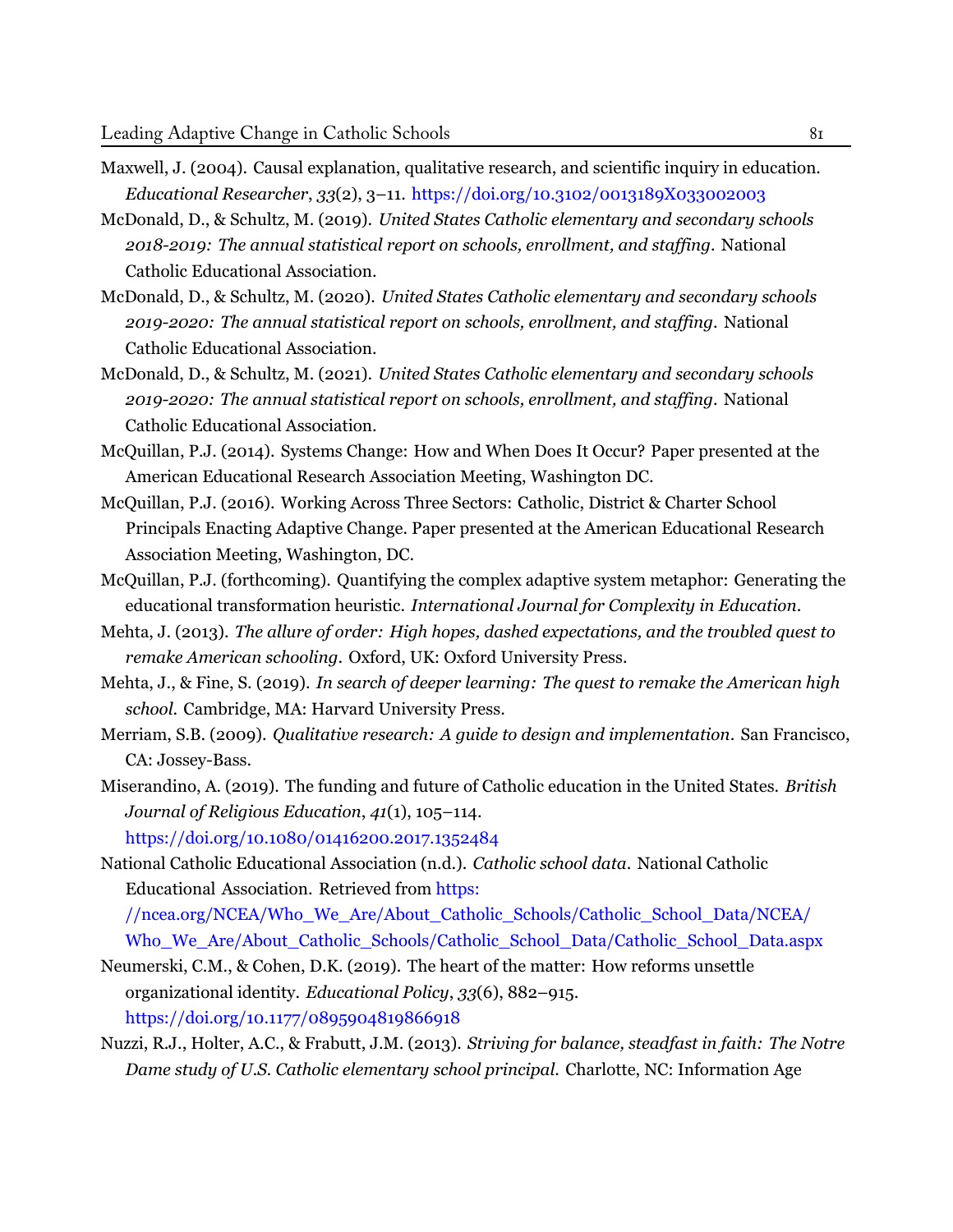Publishing.

- <span id="page-29-1"></span>O'Keefe, J.M., & Goldschmidt, E.P. (2014). Courageous, comprehensive, and collaborative: The renewal of Catholic education in the twenty-first century. In Bauch, P.A. (Ed.), *Catholic schools in the public interest: Past, present, and future directions* (pp. 221–244). Charlotte, NC: Information Age Publishing.
- <span id="page-29-0"></span>O'Keefe, J.M., & Scheopner, A. (2007). No margin, no mission: Challenges for Catholic urban schools in the USA. In Grace, G., & O'Keefe, J. (Eds.), *International handbook of Catholic education: Challenges for school systems in the 21st century* (pp. 15–35). Dordrecht, The Netherlands: Springer.
- <span id="page-29-10"></span>Ozar, L., & Weitzel-O'Neill, P. (2012). *National standards and benchmarks for effective Catholic elementary and secondary schools*. Center for School Effectiveness, School of Education, Loyola University Chicago in partnership with Roche Center for Catholic Education, Boston College. Retrieved from [https://www.catholicschoolstandards.org/images/docs/standards/Catholic-](https://www.catholicschoolstandards.org/images/docs/standards/Catholic-School-Standards-English.pdf)[School-Standards-English.pdf](https://www.catholicschoolstandards.org/images/docs/standards/Catholic-School-Standards-English.pdf)
- <span id="page-29-3"></span>Ozar, L.A., Weitzel-O'Neill, P., Barton, T., Carteaux, E., Hunter, C.J., ... (2019). Making a difference: The promise of Catholic school standards. *Journal of Catholic Education*, *22*(1), 154–185. <https://doi.org/http://dx.doi.org/10.15365/joce.2201102019>
- <span id="page-29-8"></span><span id="page-29-2"></span>Pawson, R., & Tilley, N. (1997). *Realistic Evaluation*. Thousand Oaks, CA: SAGE.
- Peurach, D.J., Cohen, D.K., Yurkofsky, M.M., & Spillane, J.P. (2019). From mass schooling to education systems: Changing patterns in the organization and management of instruction. *Review of Research in Education*, *43*(1), 32–67. <https://doi.org/10.3102/0091732X18821131>
- <span id="page-29-11"></span>Rangel, V.S. (2018). A review of the literature on principal turnover. *Review of Educational Research*, *88*(1), 87–124. <https://doi.org/10.3102/0034654317743197>
- <span id="page-29-6"></span>Reigeluth, C.M. (2008). Chaos theory and the sciences of complexity: Foundations for transforming education. In Despres, B. (Ed.), *Systems thinkers in action: A field guide for effective change leadership in education* (pp. 24–38). Lanham, MD: Rowman & Littlefield.
- <span id="page-29-7"></span>Sayer, A. (2000). *Realism and Social Science*. Thousand Oaks, CA: SAGE.
- <span id="page-29-5"></span>Schneider, J., & Saultz, A. (2020). Authority and control: The tension at the heart of standards-based accountability. *Harvard Educational Review*, *90*(3), 419–445. <https://doi.org/10.17763/1943-5045-90.3.419>
- <span id="page-29-4"></span>Schuttloffel, M. (2007). Contemporary challenges to the recruitment, formation, and retention of Catholic school leadership in the US. In Grace, G.R., & O'Keefe, J. (Eds.), *International handbook of Catholic education: Challenges for school systems in the 21st century* (pp. 85–102). Dordrecht, The Netherlands: Springer.
- <span id="page-29-9"></span>Shadish, W.R., Cook, T.D., & Campbell, D.T. (2002). *Experimental and quasi-experimental designs for generalized causal inference*. Boston, MA: Houghton, Mifflin and Company.